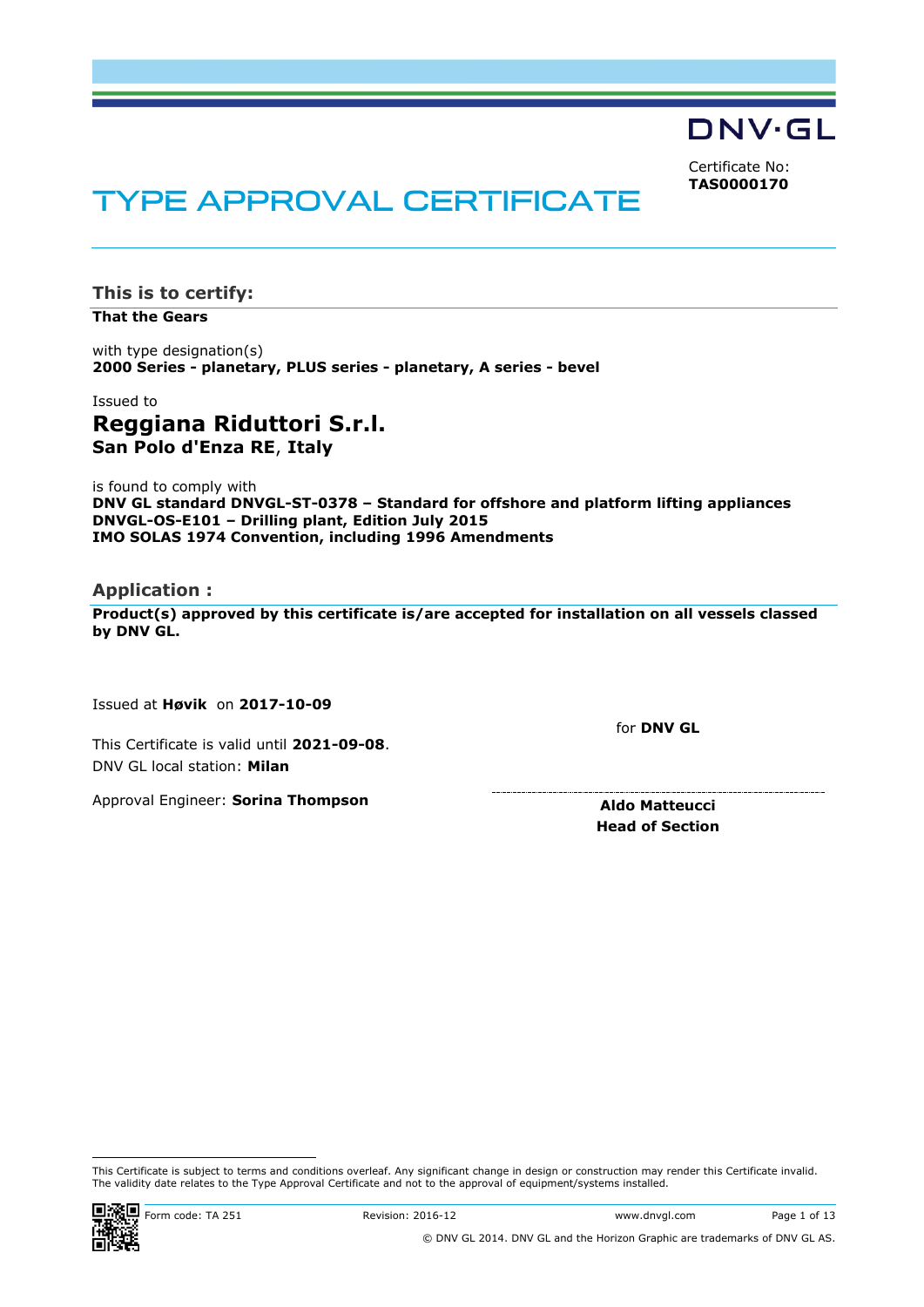## **Product description**

- ‒ 2000 and PLUS series are planetary gear stages and rotating housing.
- ‒ A series are bevel gears.
- The type approval of the whole unit is covered by the Type Approval of the single stages it is assembled of. Brakes are connected to input shaft and can be delivered with or without backstop device.

# **Application/Limitation**

- ‒ Output speed is 15 rpm. If other output speed is required, the rating values are to be interpolated.
- Load spectrum and classes of utilisation according to F.E.M. (1.001  $3<sup>rd</sup>$  edition Revised 1998.10.01) are defined below.
- Materials with 3.1 certificates are to be used when manufacturing load carrying parts. Traceability is assumed taken care of by the manufacturer's quality system.
- ‒ Upon final installation of gear unit to foundation/frame the fastening bolts are to be pre-stressed according to procedures acceptable to the attending surveyor. We have assumed that the load carrying bolts are of 8.8 quality or higher.
- ‒ Our gear calculations are based on that optimum hardening depths have been achieved according to recognised standards and manufacturer's experience. Material fatigue values based on 90% reliability of survival have been applied according to the requirements for lifting appliances in our rules. Load distribution factors as stated by the manufacturer (based on his experience) have been used and we have not considered these.
- ‒ The bearing lifetime for the gears has not been evaluated in this Type Approval. It is assumed that the manufacturer delivers bearings with sufficient capacity for the class of utilization they are intended for with respect to strength and materials.

| L1 (km = $0.1$ ) |        | $L2$ (km = 0.2) |        |  |  |  |
|------------------|--------|-----------------|--------|--|--|--|
| Load             | Time   | Load            | Time   |  |  |  |
| 100 %            | $2\%$  | 100 %           | $4\%$  |  |  |  |
| 60%              | $12\%$ | 60%             | $46\%$ |  |  |  |
| 40 %             | $86\%$ | 50 %            | $50\%$ |  |  |  |

| L3 ( $km = 0.4$ ) |                               |        |      |      | $L4$ (km = 0.8) |       |       |       |
|-------------------|-------------------------------|--------|------|------|-----------------|-------|-------|-------|
| Load              |                               | Time   |      |      | Load            |       | Time  |       |
| 100 %             |                               | 10 %   |      |      | 100 %           |       | 30%   |       |
| 80 %              |                               | 50 %   |      |      | $90\%$          |       | 70 %  |       |
| 50%               |                               | $40\%$ |      |      |                 |       |       |       |
|                   |                               |        |      |      |                 |       |       |       |
|                   | <b>Classes of utilisation</b> |        |      |      |                 |       |       |       |
| <b>Class</b>      | Τ1                            | Т2     | ТЗ   | Τ4   | Τ5              | Т6    | Т7    | T8    |
| <b>Hours</b>      | 400                           | 800    | 1600 | 3200 | 6300            | 12500 | 25000 | 50000 |

#### **Output torque according to L1 [Nm]**

| <b>Name</b> | Ratio | M1 M1 M2             | M3 | Gear T1 T2 T3 T4 T5 T6 T7 T8<br><b>M4</b> | M5 <b>M</b>     | M6 1 | <b>M7</b> | <b>SOLAS</b> |
|-------------|-------|----------------------|----|-------------------------------------------|-----------------|------|-----------|--------------|
| <b>RR20</b> |       | 3,52 366 301 278 231 |    |                                           | 199 183 148 122 |      |           | - 239        |
| RR20        | 4.65  |                      |    | 409 342 316 260 226 208 167               |                 |      |           | 138 217      |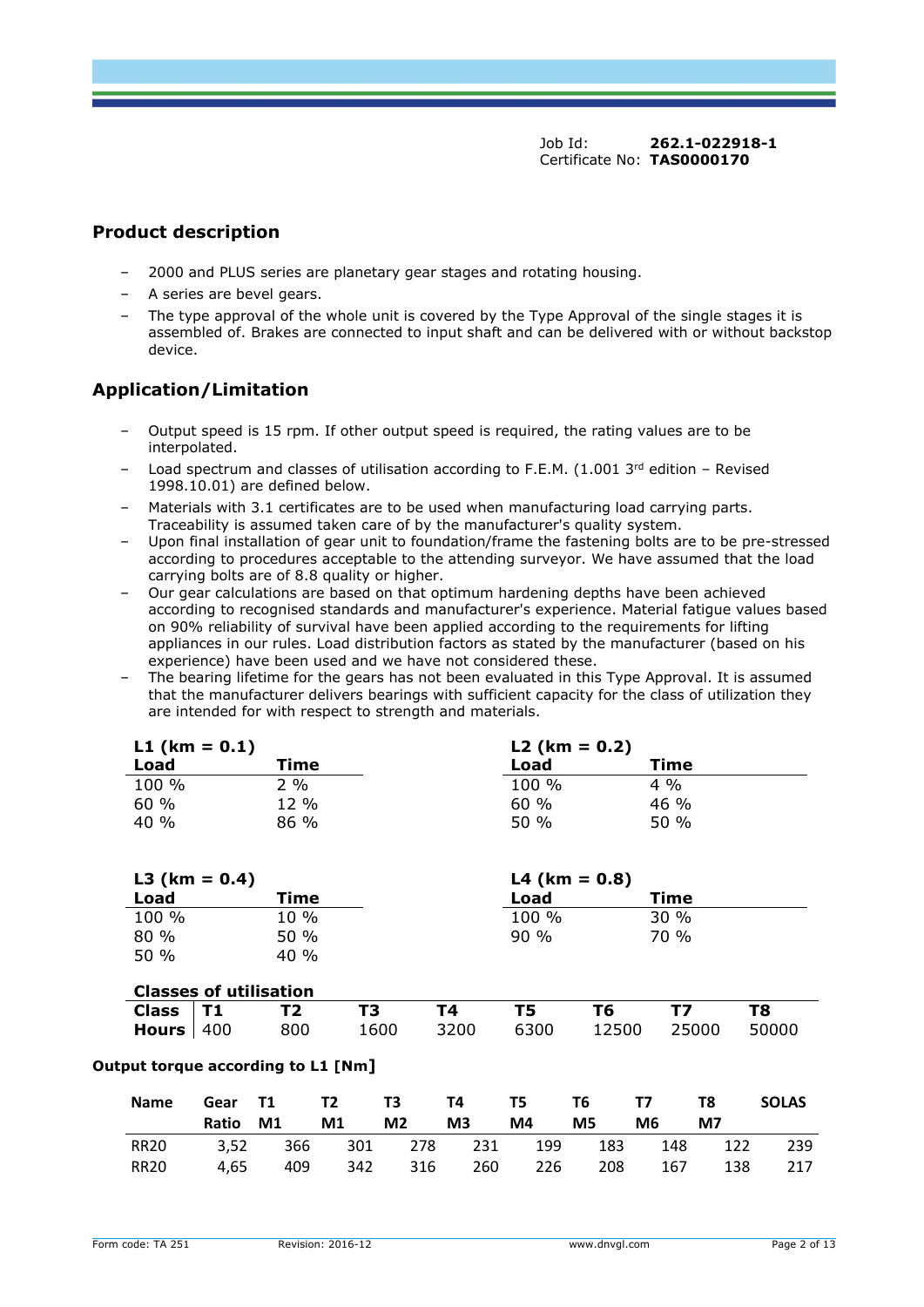| <b>Name</b>  | Gear           | T1    | T <sub>2</sub> | T3             | T4             | T <sub>5</sub> | T <sub>6</sub> | Т7             | T8    | <b>SOLAS</b> |
|--------------|----------------|-------|----------------|----------------|----------------|----------------|----------------|----------------|-------|--------------|
|              | Ratio          | M1    | M1             | M <sub>2</sub> | M <sub>3</sub> | M4             | M <sub>5</sub> | M <sub>6</sub> | M7    |              |
| <b>RR20</b>  | 6,21           | 498   | 430            | 361            | 324            | 284            | 242            | 213            | 176   | 205          |
| <b>RR65</b>  | 3,52           | 615   | 503            | 464            | 386            | 332            | 305            | 248            | 203   | 294          |
| <b>RR65</b>  | 4,65           | 695   | 578            | 533            | 440            | 382            | 351            | 282            | 234   | 256          |
| <b>RR65</b>  | 6,21           | 817   | 737            | 629            | 560            | 488            | 422            | 364            | 299   | 243          |
| RR105        | 3,21           | 1290  | 1135           | 1043           | 865            | 751            | 688            | 562            | 460   | 464          |
| RR105        | 4,1            | 1291  | 1176           | 1069           | 933            | 821            | 749            | 608            | 505   | 395          |
| RR105        | 5,43           | 1039  | 955            | 886            | 816            | 750            | 689            | 631            | 578   | 393          |
| RR105        | 7,2            | 970   | 892            | 828            | 759            | 662            | 573            | 518            | 454   | 364          |
| RR110        | 3,31           | 1552  | 1442           | 1334           | 1173           | 1051           | 955            | 770            | 648   | 604          |
| RR110        | 3,91           | 1597  | 1471           | 1366           | 1257           | 1157           | 1064           | 967            | 822   | 628          |
| RR110        | 4,94           | 1508  | 1391           | 1293           | 1193           | 1100           | 1013           | 932            | 856   | 578          |
| RR110        | 5,79           | 1463  | 1347           | 1251           | 1152           | 1061           | 975            | 895            | 813   | 562          |
| RR110        | 7,09           | 1299  | 1138           | 994            | 885            | 772            | 674            | 608            | 534   | 470          |
| RR210        | 3,31           | 1718  | 1607           | 1503           | 1406           | 1317           | 1148           | 950            | 848   | 815          |
| RR210        | 3,91           | 2129  | 1986           | 1851           | 1726           | 1613           | 1506           | 1393           | 1241  | 956          |
| RR210        | 4,94           | 2265  | 2118           | 1984           | 1854           | 1726           | 1585           | 1452           | 1330  | 877          |
| RR210        | 5,79           | 2259  | 2102           | 1968           | 1811           | 1663           | 1524           | 1393           | 1273  | 852          |
| RR210        | 7,09           | 2051  | 1823           | 1585           | 1414           | 1233           | 1074           | 969            | 851   | 707          |
| RR310        | 3,4            | 3150  | 2677           | 2447           | 2010           | 1771           | 1615           | 1312           | 1089  | 1501         |
| RR310        | 4              | 3997  | 3480           | 3164           | 2572           | 2305           | 2093           | 1690           | 1423  | 1444         |
| RR310        | 5              | 3901  | 3588           | 3332           | 3066           | 2823           | 2491           | 2093           | 1782  | 1367         |
| RR310        | 5,8            | 3805  | 3543           | 3169           | 2726           | 2468           | 2163           | 1798           | 1526  | 1232         |
| RR310        | $\overline{7}$ | 3201  | 2750           | 2425           | 2154           | 1880           | 1656           | 1492           | 1310  | 1312         |
| RR510        | 3,4            | 7522  | 6853           | 6336           | 5195           | 4808           | 4274           | 3485           | 3015  | 2450         |
| RR510        | 4              | 7330  | 6852           | 6300           | 5774           | 5256           | 4772           | 4322           | 3793  | 2350         |
| RR510        | 5              | 6959  | 6393           | 5933           | 5454           | 5016           | 4489           | 4056           | 3612  | 2234         |
| <b>RR510</b> | 5,8            | 6389  | 6087           | 5630           | 5109           | 4483           | 3901           | 3539           | 3131  | 2011         |
| <b>RR510</b> | $\overline{7}$ | 5787  | 4972           | 4386           | 3896           | 3399           | 2996           | 2698           | 2368  | 2145         |
| <b>RR515</b> | 3,57           | 8634  | 7812           | 7139           | 6503           | 5931           | 5128           | 4123           | 3869  | 3109         |
| <b>RR515</b> | 4              | 8193  | 7500           | 6950           | 6369           | 5836           | 5286           | 4708           | 4271  | 2989         |
| <b>RR515</b> | 5,5            | 7047  | 6350           | 5714           | 5279           | 4782           | 4299           | 3707           | 3449  | 2314         |
| RR710        | 4              | 9241  | 8494           | 7880           | 7239           | 6658           | 6008           | 4920           | 4292  | 3388         |
| RR710        | 5,2            | 8364  | 7231           | 6292           | 5642           | 4968           | 4323           | 3910           | 3476  | 3252         |
| RR710        | 6,25           | 7079  | 6107           | 5375           | 4788           | 4193           | 3677           | 3325           | 2933  | 2921         |
| RR810        | 3,92           | 14470 | 13021          | 11705          | 10838          | 9783           | 8791           | 7878           | 7051  | 5864         |
| RR810        | 4,3            | 13254 | 12169          | 11292          | 10374          | 9535           | 8751           | 8018           | 7326  | 5552         |
| RR810        | 5,47           | 11915 | 10954          | 10168          | 9355           | 8610           | 7912           | 7260           | 6658  | 4882         |
| RR810        | 6,43           | 11080 | 10162          | 9410           | 8650           | 7942           | 7256           | 6550           | 5774  | 4579         |
| RR810        | 7,91           | 8663  | 7436           | 6610           | 5845           | 5084           | 4525           | 4054           | 3542  | 4170         |
| RR810        | 8,6            | 7552  | 6472           | 5780           | 5096           | 4421           | 3959           | 3535           | 3078  | 3382         |
| RR1010       | 4              | 21161 | 19398          | 17990          | 16502          | 15146          | 13880          | 12702          | 11618 | 8867         |
| RR1010       | 5              | 20027 | 18371          | 17031          | 15641          | 14365          | 13174          | 12064          | 11042 | 8471         |
| RR1010       | 5,8            | 20068 | 18303          | 16853          | 15471          | 14132          | 12580          | 11395          | 10086 | 7604         |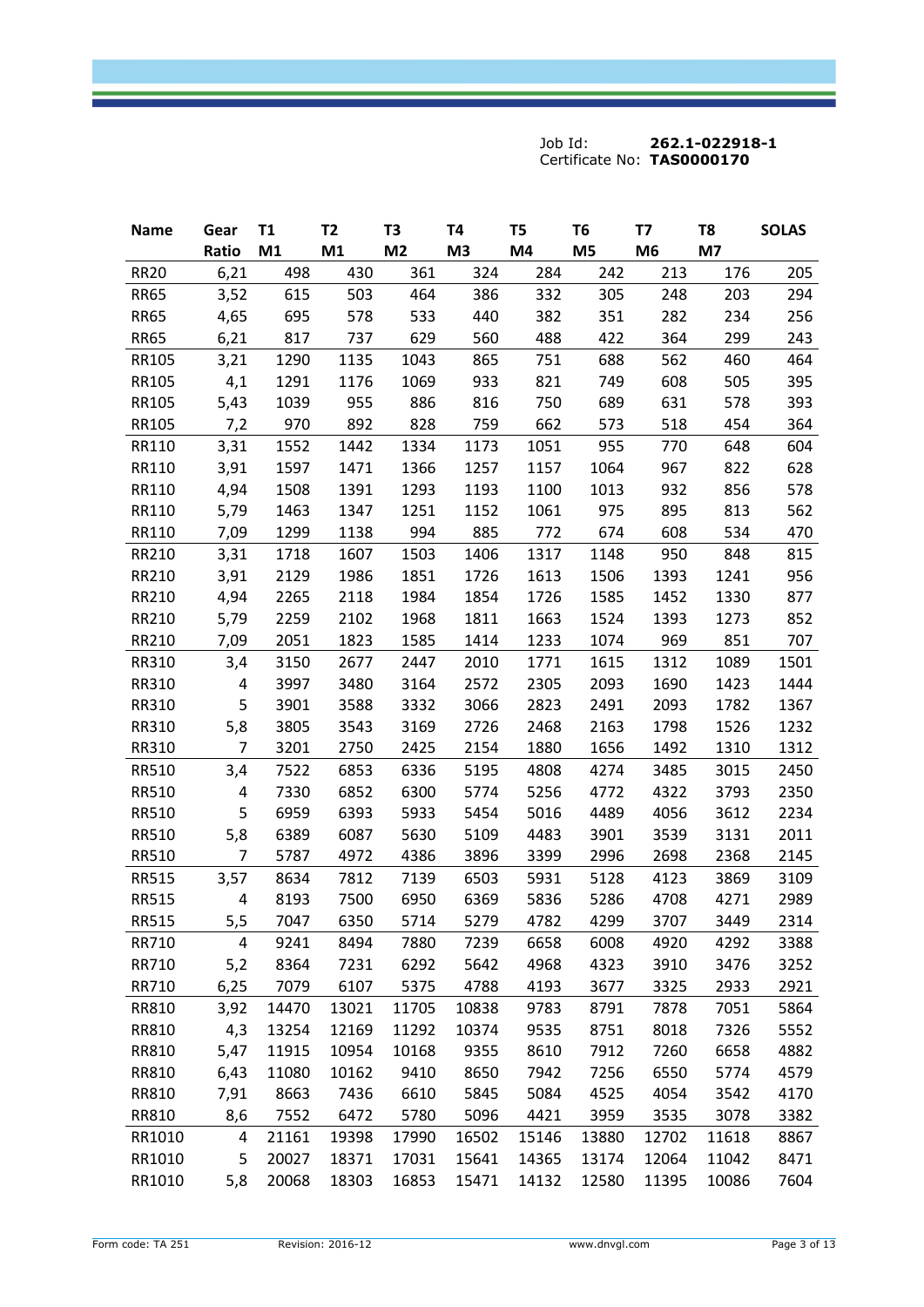| <b>Name</b> | Gear           | T1          | T <sub>2</sub>                                                      | T <sub>3</sub> | T4             | T <sub>5</sub> | T <sub>6</sub> | T7             | T8    | <b>SOLAS</b> |
|-------------|----------------|-------------|---------------------------------------------------------------------|----------------|----------------|----------------|----------------|----------------|-------|--------------|
|             | Ratio          | M1          | M1                                                                  | M <sub>2</sub> | M <sub>3</sub> | M4             | M <sub>5</sub> | M <sub>6</sub> | M7    |              |
| RR1010      | $\overline{7}$ | 15942       | 13765                                                               | 12236          | 10848          | 9479           | 8410           | 7566           | 6648  | 7450         |
| RR1700      | 3,9            | 38062       | 37954                                                               | 32871          | 27325          | 25477          | 22354          | 18459          | 16206 | 14225        |
| RR1700      | 4,41           | 34450       | 34218                                                               | 29671          | 24613          | 22955          | 20160          | 16634          | 14589 | 12921        |
| RR1700      | 5,14           | 37704       | 33105                                                               | 29581          | 26371          | 23333          | 20696          | 18760          | 16707 | 14018        |
| RR1700      | 6,27           | 29853       | 26014                                                               | 23246          | 20635          | 18137          | 16146          | 14559          | 12868 | 10831        |
| RR2100      | 4,22           | 41616       | 38696                                                               | 35859          | 32941          | 30036          | 25524          | 21010          | 19834 | 14496        |
| RR2500      | 4              | 47860       | 44021                                                               | 40821          | 37509          | 34505          | 31702          | 29089          | 26682 | 19948        |
| RR2500      | 4,71           | 38102       | 34511                                                               | 31434          | 28937          | 26268          | 23791          | 21512          | 19440 | 17687        |
| RR2500      | 5,85           | 38739       | 34311                                                               | 30751          | 27214          | 24031          | 21775          | 19506          | 17232 | 17163        |
| RR3200      | 4              | 58711       | 53928                                                               | 50030          | 45947          | 42247          | 38796          | 35581          | 32624 | 25338        |
| RR3200      | 4,71           | 56756       | 52041                                                               | 48055          | 42713          | 37814          | 34023          | 30679          | 27261 | 23841        |
| RR3200      | 5,85           | 44824       | 39793                                                               | 35648          | 31561          | 27895          | 25309          | 22673          | 20046 | 22586        |
| RR4000      | 4,17           | 81327       | 74140                                                               | 68409          | 62576          | 57096          | 52017          | 47323          | 43035 | 32407        |
| RR4000      | 4,65           | 72931       | 67136                                                               | 62361          | 57411          | 52913          | 48707          | 44779          | 41155 | 31264        |
| RR4000      | 5,29           | 74542       | 68020                                                               | 62734          | 57530          | 52585          | 47992          | 43738          | 39131 | 30865        |
| RR4000      | 6,21           | 65285       | 60335                                                               | 54434          | 48342          | 42760          | 38520          | 34690          | 30787 | 27221        |
| RR5200      | 4,17           | 86749       | 79082                                                               | 72970          | 66747          | 60902          | 55485          | 50478          | 45904 | 33822        |
| RR5200      | 4,84           | 83426       | 75904                                                               | 69768          | 63974          | 58313          | 53064          | 48129          | 42766 | 32058        |
| RR5200      | 5,87           | 71593       | 63681                                                               | 57027          | 50511          | 44679          | 40579          | 36353          | 32162 | 31028        |
| RR6500      | 4,17           | 108832      | 99610                                                               | 92283          | 84569          | 77517          | 70956          | 64860          | 59264 | 45896        |
| RR6500      | 4,84           | 91446       | 83759                                                               | 77583          | 71178          | 65288          | 59799          | 54696          | 50006 | 39852        |
| RR6500      | 5,87           | 84770       | 77790                                                               | 72109          | 66266          | 60894          | 55881          | 51210          | 46096 | 36241        |
| RR8000      | 4,17           | 130015      | 118693                                                              | 109752         | 100451         | 91844          | 83852          | 76444          | 69661 | 58560        |
| RR8000      | 4,65           | 123532      | 113628                                                              | 105533         | 97106          | 89443          | 82283          | 75598          | 69433 | 53019        |
| RR8000      | 5,29           | 119020      | 108550                                                              | 100031         | 91751          | 83821          | 76453          | 69631          | 63389 | 53049        |
| RR8000      |                | 6,21 109383 | 101023                                                              | 93903          | 86675          | 78401          | 70765          | 63722          | 56602 | 45559        |
| RR10000     | 4,17           | 138682      | 126606                                                              | 117069         | 107148         | 97968          | 89442          | 81541          | 74305 | 62464        |
| RR10000     |                | 4,84 130507 | 119224                                                              | 110180         | 100981         | 92394          | 84413          | 77009          | 70225 | 57930        |
| RR10000     | 5,87           | 122334      | 111698                                                              | 103003         | 94538          | 86461          | 78950          | 71139          | 63032 | 53957        |
| RR15000     |                |             | 4,17 213220 195353 180946 165774 151909 139019 127053 116079        |                |                |                |                |                |       | 95992        |
| RR15000     |                |             | 4,84 199051 182488 169063 155104 142309 130398 119327 109161        |                |                |                |                |                |       | 88010        |
| RR15000     |                |             | 5,87 184649 169456 157096 144357 132676 121784 111644               |                |                |                |                |                | 99107 | 80090        |
| RR20000     |                |             | 4,17 307312 281489 261054 239300 219155 200445 183094 167196 140116 |                |                |                |                |                |       |              |
| RR20000     |                |             | 4,84 287087 263237 244133 223947 205306 187971 171879 157120        |                |                |                |                |                |       | 128701       |
| RR20000     |                |             | 5,87 265193 243589 225977 207543 190600 174817 160141 144498 116587 |                |                |                |                |                |       |              |
| RR25000     |                |             | 4,17 428552 392579 364043 334009 306678 280650 256482 234337 196497 |                |                |                |                |                |       |              |
| RR25000     |                |             | 4,84 396618 363733 337355 309937 284684 260781 238589 218232        |                |                |                |                |                |       | 178705       |
| RR25000     |                |             | 5,87 365060 335392 311295 286478 263371 241691 221529 198485 161276 |                |                |                |                |                |       |              |
| RR40000     |                |             | 4,17 615667 563961 522873 479602 440318 403841 369441 337627 283602 |                |                |                |                |                |       |              |
| RR40000     |                |             | 4,84 577160 529273 490811 450765 414292 380383 348213 318585        |                |                |                |                |                |       | 261434       |
| RR40000     |                |             | 5,87 526373 483446 448574 412615 379798 348994 319864 287717 234018 |                |                |                |                |                |       |              |
| RR55000     |                |             | 4,17 891915 815872 755844 692801 635233 581120 530322 483845 412699 |                |                |                |                |                |       |              |
| RR55000     |                |             | 4,84 845618 774247 717218 658461 603342 551725 503874 460049 383678 |                |                |                |                |                |       |              |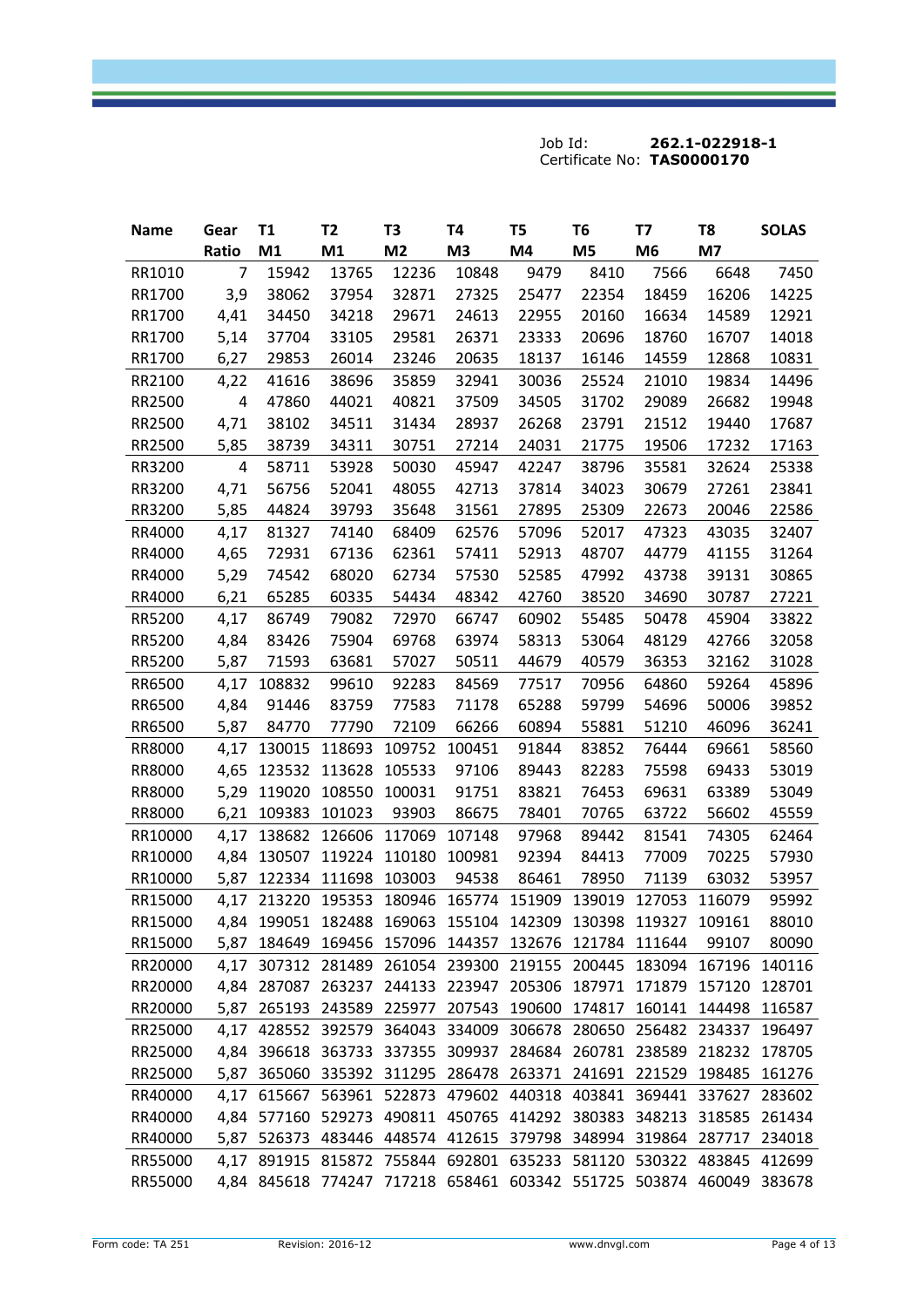| <b>Name</b> | Gear<br>Ratio | T1<br>M <sub>1</sub> | T2<br>M1 | T3<br>M <sub>2</sub> | T4<br>M3 | T5<br>M4 | Т6<br>M5 | T7<br>M6 | T8<br>M7 | <b>SOLAS</b> |
|-------------|---------------|----------------------|----------|----------------------|----------|----------|----------|----------|----------|--------------|
| RR55000     | 5.87          | 776575               | 712233   | 660160               | 606909   | 556644   | 509879   | 466114   | 415230   | 345526       |
| A60         | 2,29          | 1145                 | 1058     | 984                  | 909      | 841      | 778      | 719      | 664      | 450          |
| A60         | 3,22          | 1035                 | 978      | 904                  | 836      | 773      | 715      | 660      | 610      | 413          |
| A60         | 5,89          | 511                  | 473      | 437                  | 404      | 374      | 344      | 314      | 285      | 200          |
| A220        | 2,69          | 3511                 | 3256     | 3018                 | 2789     | 2581     | 2386     | 2204     | 2036     | 1379         |
| A220        | 3,15          | 3050                 | 2833     | 2622                 | 2422     | 2241     | 2072     | 1914     | 1768     | 1198         |
| A220        | 4             | 2569                 | 2390     | 2209                 | 2041     | 1888     | 1746     | 1613     | 1516     | 1009         |
| A620        | 2,73          | 9842                 | 9127     | 8461                 | 7817     | 7234     | 6688     | 6178     | 5707     | 3867         |
| A620        | 3,3           | 8936                 | 8305     | 7683                 | 7098     | 6568     | 6073     | 5610     | 5182     | 3511         |
| A620        | 3,89          | 8552                 | 7954     | 7353                 | 6792     | 6286     | 5812     | 5368     | 5032     | 3360         |
| A820        | 2,77          | 14337                | 13299    | 12325                | 11387    | 10538    | 9743     | 9000     | 8313     | 5633         |
| A820        | 3,17          | 11564                | 10743    | 9943                 | 9185     | 8500     | 7859     | 7260     | 6706     | 4544         |
| A820        | 4,09          | 8546                 | 7950     | 7348                 | 6788     | 6282     | 5808     | 5365     | 5052     | 3358         |
| A1000       | 2,46          | 29612                | 27413    | 25455                | 23519    | 21765    | 20124    | 18589    | 17171    | 11636        |
| A1000       | 3,17          | 21472                | 19948    | 18461                | 17055    | 15783    | 14592    | 13479    | 12451    | 8437         |
| A1000       | 3,82          | 17459                | 16238    | 15012                | 13867    | 12833    | 11865    | 10960    | 10255    | 6860         |

# **Output torque according to L2 [Nm]**

| <b>Name</b>  | Gear<br><b>Ratio</b> | <b>T1</b><br>M1 | T <sub>2</sub><br>M <sub>2</sub> | T <sub>3</sub><br>M <sub>3</sub> | T4<br>M4 | T <sub>5</sub><br>M5 | T6<br>M <sub>6</sub> | T7<br>M7 | T <sub>8</sub><br>M8 | <b>SOLAS</b> |
|--------------|----------------------|-----------------|----------------------------------|----------------------------------|----------|----------------------|----------------------|----------|----------------------|--------------|
| <b>RR20</b>  | 3,52                 | 286             | 234                              | 203                              | 192      | 177                  | 147                  | 122      | 117                  | 239          |
| <b>RR20</b>  | 4,65                 | 322             | 265                              | 231                              | 219      | 203                  | 166                  | 138      | 133                  | 217          |
| <b>RR20</b>  | 6,21                 | 406             | 336                              | 293                              | 256      | 229                  | 210                  | 176      | 163                  | 205          |
| <b>RR65</b>  | 3,52                 | 480             | 390                              | 339                              | 320      | 295                  | 247                  | 203      | 195                  | 294          |
| <b>RR65</b>  | 4,65                 | 545             | 448                              | 389                              | 369      | 341                  | 281                  | 234      | 225                  | 256          |
| <b>RR65</b>  | 6,21                 | 695             | 571                              | 498                              | 446      | 399                  | 363                  | 299      | 283                  | 243          |
| RR105        | 3,21                 | 1075            | 880                              | 766                              | 723      | 669                  | 560                  | 460      | 442                  | 464          |
| RR105        | 4,1                  | 1154            | 961                              | 839                              | 793      | 729                  | 606                  | 505      | 486                  | 395          |
| RR105        | 5,43                 | 946             | 885                              | 816                              | 749      | 688                  | 631                  | 578      | 555                  | 393          |
| <b>RR105</b> | 7,2                  | 884             | 811                              | 687                              | 601      | 548                  | 501                  | 447      | 384                  | 364          |
| RR110        | 3,31                 | 1439            | 1226                             | 1076                             | 1019     | 935                  | 769                  | 648      | 626                  | 604          |
| RR110        | 3,91                 | 1463            | 1365                             | 1257                             | 1155     | 1063                 | 966                  | 822      | 796                  | 628          |
| RR110        | 4,94                 | 1383            | 1292                             | 1192                             | 1098     | 1012                 | 932                  | 856      | 781                  | 578          |
| RR110        | 5,79                 | 1335            | 1249                             | 1152                             | 1059     | 973                  | 893                  | 802      | 700                  | 562          |
| RR110        | 7,09                 | 1103            | 940                              | 807                              | 707      | 648                  | 592                  | 528      | 459                  | 470          |
| RR210        | 3,31                 | 1607            | 1503                             | 1395                             | 1315     | 1145                 | 950                  | 848      | 829                  | 815          |
| RR210        | 3,91                 | 1986            | 1851                             | 1726                             | 1610     | 1505                 | 1393                 | 1241     | 1213                 | 956          |
| RR210        | 4,94                 | 2112            | 1983                             | 1854                             | 1723     | 1583                 | 1452                 | 1330     | 1228                 | 877          |
| RR210        | 5,79                 | 2085            | 1963                             | 1810                             | 1659     | 1522                 | 1393                 | 1273     | 1118                 | 852          |
| RR210        | 7,09                 | 1770            | 1505                             | 1286                             | 1127     | 1030                 | 942                  | 840      | 729                  | 707          |
| <b>RR310</b> | 3,4                  | 2486            | 2072                             | 1810                             | 1709     | 1571                 | 1307                 | 1089     | 1048                 | 1501         |
| <b>RR310</b> | 4                    | 3163            | 2688                             | 2361                             | 2233     | 2047                 | 1686                 | 1423     | 1373                 | 1444         |
| <b>RR310</b> | 5                    | 3559            | 3329                             | 2952                             | 2656     | 2375                 | 2091                 | 1782     | 1723                 | 1367         |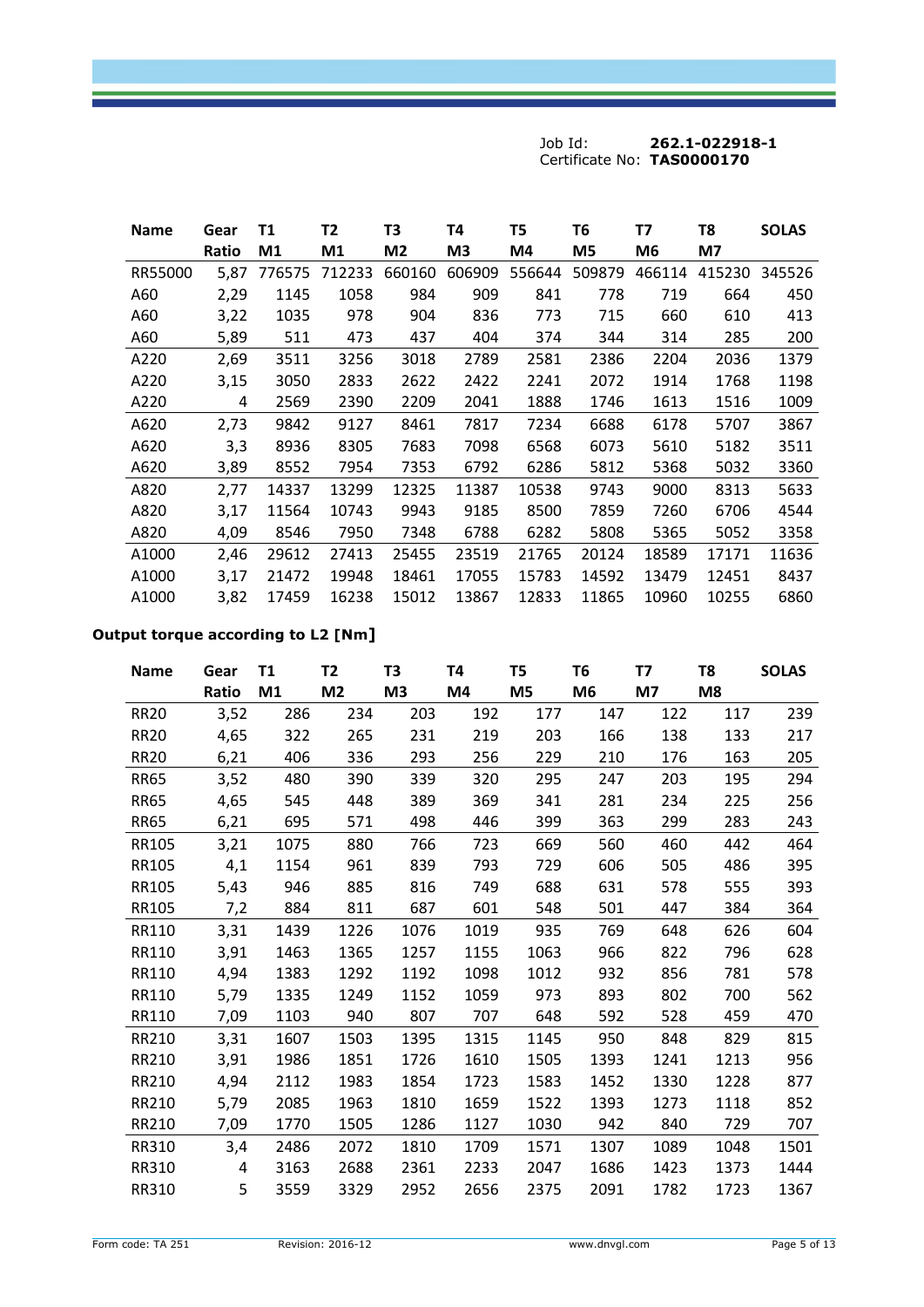| <b>Name</b>  | Gear           | T1    | T <sub>2</sub> | T3             | Т4    | T <sub>5</sub> | T <sub>6</sub> | Т7    | T8             | <b>SOLAS</b> |
|--------------|----------------|-------|----------------|----------------|-------|----------------|----------------|-------|----------------|--------------|
|              | Ratio          | M1    | M <sub>2</sub> | M <sub>3</sub> | M4    | M <sub>5</sub> | M <sub>6</sub> | M7    | M <sub>8</sub> |              |
| <b>RR310</b> | 5,8            | 3344  | 2870           | 2530           | 2302  | 2084           | 1796           | 1526  | 1475           | 1232         |
| RR310        | 7              | 2662  | 2283           | 1978           | 1737  | 1596           | 1455           | 1296  | 1132           | 1312         |
| RR510        | 3,4            | 6345  | 5557           | 4972           | 4678  | 4217           | 3482           | 3015  | 2913           | 2451         |
| RR510        | 4              | 6741  | 6268           | 5772           | 5244  | 4767           | 4322           | 3793  | 3672           | 2350         |
| <b>RR510</b> | 5              | 6331  | 5926           | 5416           | 4787  | 4282           | 3946           | 3565  | 3133           | 2234         |
| RR510        | 5,8            | 6087  | 5447           | 4686           | 4152  | 3758           | 3447           | 3095  | 2703           | 2011         |
| RR510        | $\overline{7}$ | 4813  | 4128           | 3577           | 3141  | 2887           | 2632           | 2344  | 2047           | 2145         |
| <b>RR515</b> | 3,57           | 7657  | 6694           | 6322           | 5867  | 5097           | 4123           | 3869  | 3740           | 3109         |
| <b>RR515</b> | 4              | 7413  | 6940           | 6369           | 5825  | 5280           | 4708           | 4271  | 4166           | 2989         |
| <b>RR515</b> | 5,5            | 6198  | 5578           | 5261           | 4769  | 4294           | 3707           | 3449  | 3306           | 2314         |
| RR710        | 4              | 8447  | 7845           | 7064           | 6641  | 5927           | 4918           | 4292  | 4155           | 3388         |
| RR710        | 5,2            | 6990  | 6035           | 5201           | 4607  | 4138           | 3808           | 3434  | 3013           | 3252         |
| RR710        | 6,25           | 5906  | 5088           | 4404           | 3889  | 3548           | 3246           | 2904  | 2530           | 2921         |
| RR810        | 3,92           | 12709 | 11564          | 10817          | 9759  | 8780           | 7878           | 7051  | 6890           | 5864         |
| RR810        | 4,3            | 12048 | 11281          | 10374          | 9516  | 8742           | 8018           | 7326  | 7105           | 5553         |
| RR810        | 5,47           | 10853 | 10156          | 9355           | 8593  | 7905           | 7260           | 6658  | 6240           | 4883         |
| RR810        | 6,43           | 10054 | 9390           | 8649           | 7654  | 7013           | 6407           | 5722  | 5021           | 4580         |
| RR810        | 7,91           | 7203  | 6170           | 5378           | 4719  | 4365           | 3961           | 3510  | 3050           | 4170         |
| RR810        | 8,6            | 6272  | 5364           | 4691           | 4140  | 3822           | 3458           | 3052  | 2642           | 3382         |
| RR1010       | 4              | 19197 | 17973          | 16501          | 15115 | 13866          | 12702          | 11618 | 11368          | 8868         |
| RR1010       | 5              | 18180 | 17008          | 15640          | 14337 | 13161          | 12064          | 10951 | 9637           | 8471         |
| RR1010       | 5,8            | 18052 | 16781          | 15072          | 13364 | 12167          | 11149          | 9996  | 8753           | 7605         |
| RR1010       | 7              | 13314 | 11479          | 10023          | 8814  | 8132           | 7408           | 6593  | 5765           | 7450         |
| RR1700       | 3,9            | 33049 | 29306          | 26584          | 24889 | 22169          | 18452          | 16206 | 15681          | 14224        |
| RR1700       | 4,41           | 29813 | 26415          | 23938          | 22416 | 19985          | 16627          | 14589 | 14112          | 12921        |
| RR1700       | 5,14           | 32033 | 28100          | 24747          | 22070 | 20110          | 18434          | 16588 | 14669          | 14019        |
| RR1700       | 6,27           | 25150 | 21890          | 19251          | 17038 | 15672          | 14302          | 12780 | 11258          | 10830        |
| RR2100       | 4,22           | 38634 | 33886          | 32143          | 29543 | 25430          | 21010          | 19834 | 19205          | 14496        |
| RR2500       | 4              | 43790 | 40801          | 37508          | 34438 | 31671          | 29089          | 26682 | 25065          | 19949        |
| RR2500       | 4,71           | 33883 | 31212          | 28920          | 26208 | 23763          | 21512          | 19440 | 18792          | 17687        |
| RR2500       | 5,85           | 32908 | 28857          | 25754          | 23082 | 21297          | 19320          | 17168 | 15134          | 17163        |
| RR3200       | 4              | 53628 | 50004          | 45947          | 42164 | 38757          | 35582          | 32624 | 31043          | 25338        |
| RR3200       | 4,71           | 51501 | 45439          | 40439          | 35976 | 33227          | 30293          | 27137 | 24073          | 23839        |
| RR3200       | 5,85           | 38134 | 33485          | 29922          | 26861 | 24775          | 22468          | 19976 | 17627          | 22587        |
| RR4000       | 4,17           | 73082 | 68196          | 62568          | 56974 | 51961          | 47323          | 43035 | 41961          | 32409        |
| RR4000       | 4,65           | 66787 | 62330          | 57410          | 52812 | 48660          | 44779          | 41155 | 39860          | 31264        |
| RR4000       | 5,29           | 67123 | 62515          | 57520          | 51616 | 47322          | 43290          | 38915 | 34629          | 30865        |
| RR4000       | 6,21           | 58457 | 51395          | 45747          | 40644 | 37615          | 34253          | 30646 | 27150          | 27220        |
| RR5200       | 4,17           | 77954 | 72743          | 66739          | 60772 | 55425          | 50478          | 45904 | 44759          | 33822        |
| RR5200       | 4,84           | 74764 | 69442          | 63422          | 56414 | 52231          | 47565          | 42586 | 37781          | 32062        |
| RR5200       | 5,87           | 60991 | 53615          | 47957          | 43117 | 39749          | 36038          | 32054 | 28308          | 31026        |
| RR6500       | 4,17           | 98471 | 92163          | 84565          | 77360 | 70883          | 64860          | 59264 | 57818          | 45897        |
| RR6500       | 4,84           | 82832 | 77458          | 71173          | 65156 | 59738          | 54696          | 50006 | 48364          | 39853        |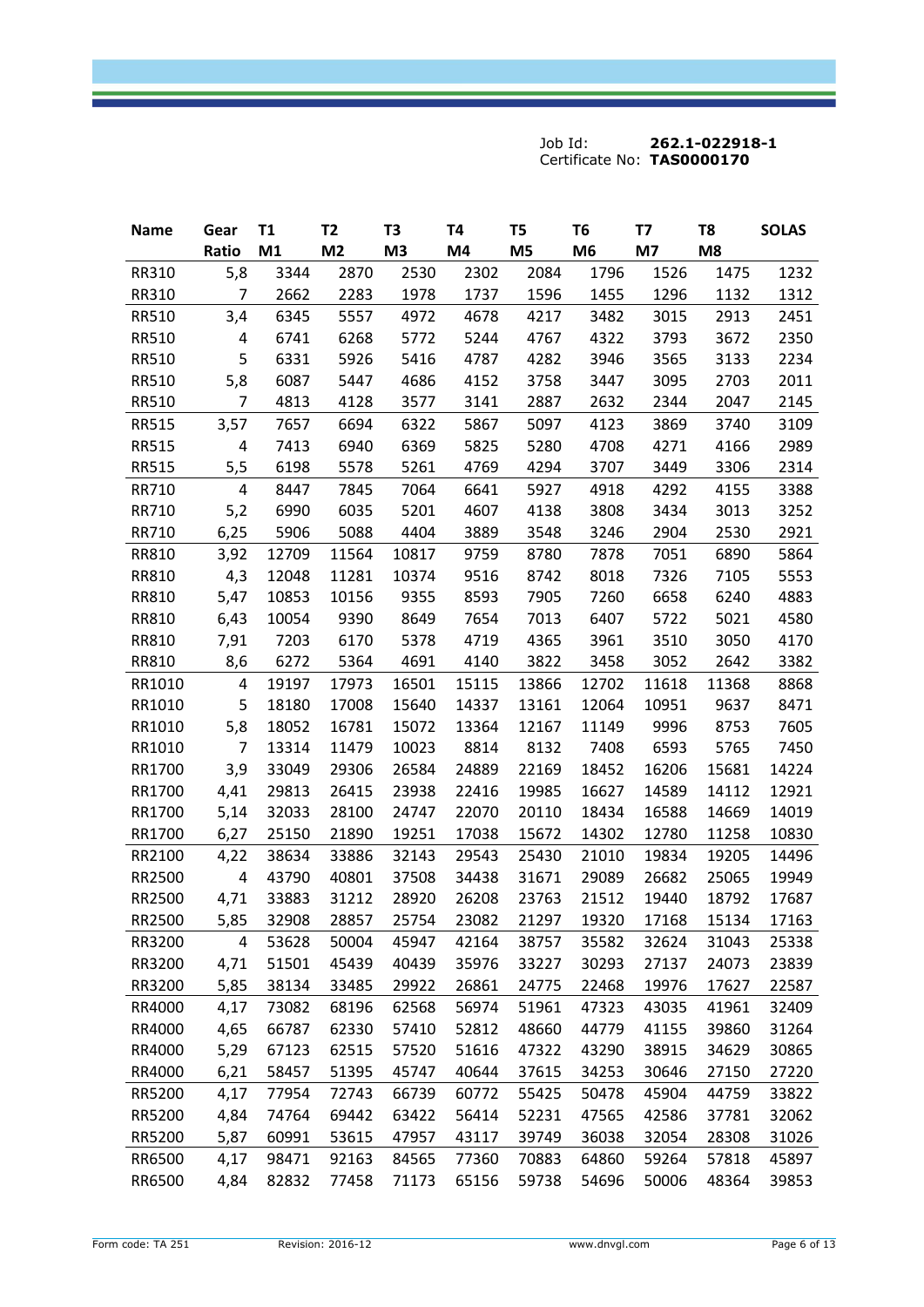| <b>Name</b> | Gear  | <b>T1</b>     | T2             | T3                                 | T4     | T5                   | T <sub>6</sub> | T7            | T8     | <b>SOLAS</b> |
|-------------|-------|---------------|----------------|------------------------------------|--------|----------------------|----------------|---------------|--------|--------------|
|             | Ratio | M1            | M <sub>2</sub> | M <sub>3</sub>                     | M4     | M <sub>5</sub>       | M <sub>6</sub> | M7            | M8     |              |
| RR6500      | 5,87  | 77007         | 72003          | 66262                              | 60774  | 55825                | 51210          | 45950         | 40616  | 36241        |
| RR8000      | 4,17  | 117156        | 109512         | 100442                             | 91653  | 83763                | 76444          | 69661         | 67935  | 58565        |
| RR8000      | 4,65  | 112895        | 105470         | 97103                              | 89272  | 82203                | 75598          | 69433         | 67236  | 53019        |
| RR8000      | 5,29  | 107080        | 99647          | 91733                              | 83644  | 76371                | 69631          | 63389         | 60980  | 53053        |
| RR8000      | 6,21  | 100571        | 93863          | 83981                              | 74714  | 69179                | 62973          | 56362         | 49988  | 45559        |
| RR10000     | 4,17  | 124966        | 116813         | 107139                             | 97763  | 89347                | 81541          | 74305         | 72464  | 62469        |
| RR10000     | 4,84  | 117729        | 109893         | 100970                             | 92203  | 84324                | 77009          | 70225         | 67879  | 57930        |
| RR10000     | 5,87  | 110261        | 102629         | 93766                              | 84535  | 77883                | 70584          | 62843         | 55596  | 53953        |
| RR15000     | 4,17  | 193090        | 180703         | 165766                             | 151600 | 138876               | 127053         | 116079        | 113259 | 95992        |
| RR15000     | 4,84  | 180502        | 168820         | 155096                             | 142024 | 130265               | 119327         | 109161        | 105611 | 88010        |
| RR15000     | 5,87  | 167771 156885 |                | 144349                             | 132416 | 121663               | 110903         | 98855         | 87629  | 80091        |
| RR20000     | 4,17  | 278260        | 260690         | 239288                             | 218707 | 200237               | 183094         | 167196        | 163137 | 140130       |
| RR20000     | 4,84  | 260355        | 243739         | 223933                             | 204889 | 187778               | 171879         | 157120        | 151995 | 128701       |
| RR20000     | 5,87  |               | 241138 225625  | 207530                             | 190222 | 174641 160141 144169 |                |               | 127997 | 116588       |
| RR25000     | 4,17  | 388240        | 363642         | 333996                             | 306070 | 280360               | 256482         | 234337        | 228682 | 196517       |
| RR25000     | 4,84  | 359913        | 336925         | 309922                             | 284111 | 260515               | 238589         | 218232        | 211160 | 178706       |
| RR25000     | 5,87  | 332164 310917 |                | 286464 262852 241450 221529        |        |                      |                | 198071 176077 |        | 161278       |
| RR40000     | 4,17  | 557859        | 522377         | 479587                             | 439443 | 403435               | 369441         | 337627        | 329508 | 283630       |
| RR40000     |       | 4,84 523843   | 490279         | 450747                             | 413477 | 380005               | 348213         | 318585        | 308297 | 261435       |
| RR40000     | 5,87  | 478835        | 448077         | 412597                             | 379066 | 348645               | 319864         | 287162 255590 |        | 234021       |
| RR55000     | 4,17  | 806273        | 754764         | 692767                             | 633953 | 580510               | 530322         | 483845        | 472082 | 412722       |
| RR55000     | 4,84  | 765348        | 715864         | 658412                             | 602105 |                      | 551150 503873  | 460049        | 444928 | 383712       |
| RR55000     | 5,87  | 704658 658926 |                | 606861 555524 509358 463599 414391 |        |                      |                |               | 368877 | 345527       |
| A60         | 2,29  | 1054          | 984            | 909                                | 840    | 777                  | 719            | 664           | 632    | 450          |
| A60         | 3,22  | 976           | 904            | 836                                | 772    | 714                  | 660            | 609           | 555    | 413          |
| A60         | 5,89  | 473           | 437            | 404                                | 370    | 337                  | 311            | 284           | 257    | 200          |
| A220        | 2,69  | 3247          | 3018           | 2789                               | 2576   | 2384                 | 2204           | 2036          | 1968   | 1379         |
| A220        | 3,15  | 2829          | 2622           | 2422                               | 2237   | 2071                 | 1914           | 1768          | 1735   | 1198         |
| A220        | 4     | 2389          | 2209           | 2041                               | 1885   | 1744                 | 1613           | 1516          | 1495   | 1009         |
| A620        | 2,73  | 9104          | 8460           | 7817                               | 7221   | 6682                 | 6178           | 5707          | 5523   | 3867         |
| A620        | 3,3   | 8294          | 7683           | 7098                               | 6556   | 6067                 | 5610           | 5182          | 5106   | 3511         |
| A620        | 3,89  | 7949          | 7353           | 6792                               | 6274   | 5806                 | 5368           | 5032          | 4648   | 3360         |
| A820        | 2,77  | 13266         | 12324          | 11387                              | 10519  | 9734                 | 9000           | 8313          | 8057   | 5633         |
| A820        | 3,17  | 10727         | 9942           | 9185                               | 8485   | 7852                 | 7260           | 6706          | 6581   | 4544         |
| A820        | 4,09  | 7946          | 7348           | 6788                               | 6270   | 5803                 | 5365           | 5052          | 4983   | 3358         |
| A1000       | 2,46  | 27318         | 25449          | 23519                              | 21726  | 20105                | 18589          | 17171         | 16457  | 11636        |
| A1000       | 3,17  | 19917         | 18460          | 17055                              | 15754  | 14579                | 13479          | 12451         | 12220  | 8437         |
| A1000       | 3,82  | 16226         | 15011          | 13867                              | 12810  | 11854                | 10960          | 10255         | 10113  | 6860         |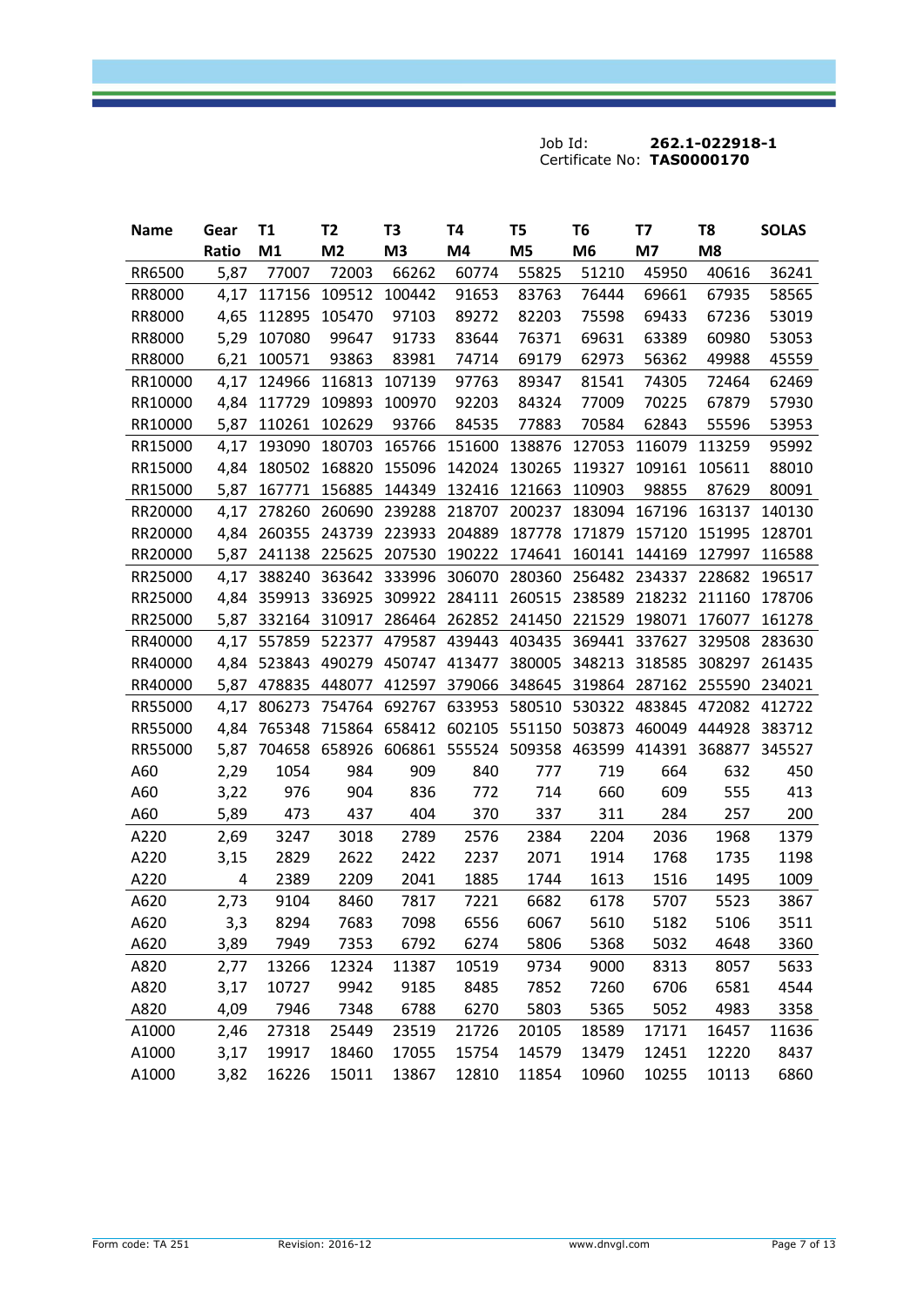| <b>Name</b>  | Gear           | T1             | T <sub>2</sub> | T <sub>3</sub> | T <sub>4</sub> | T5             | T <sub>6</sub> | T7   | T <sub>8</sub> | <b>SOLAS</b> |
|--------------|----------------|----------------|----------------|----------------|----------------|----------------|----------------|------|----------------|--------------|
|              | Ratio          | M <sub>2</sub> | M <sub>3</sub> | M4             | M <sub>5</sub> | M <sub>6</sub> | M7             | M8   | M8             |              |
| <b>RR20</b>  | 3,52           | 238            | 181            | 151            | 142            | 126            | 120            | 115  | 111            | 239          |
| <b>RR20</b>  | 4,65           | 269            | 204            | 171            | 161            | 144            | 136            | 131  | 127            | 217          |
| <b>RR20</b>  | 6,21           | 334            | 260            | 218            | 199            | 173            | 160            | 144  | 135            | 205          |
| <b>RR65</b>  | 3,52           | 398            | 303            | 252            | 236            | 210            | 200            | 192  | 184            | 294          |
| <b>RR65</b>  | 4,65           | 456            | 346            | 289            | 272            | 243            | 230            | 221  | 213            | 256          |
| <b>RR65</b>  | 6,21           | 577            | 444            | 370            | 346            | 302            | 278            | 251  | 236            | 243          |
| RR105        | 3,21           | 892            | 686            | 570            | 533            | 478            | 452            | 434  | 417            | 464          |
| RR105        | 4,1            | 946            | 741            | 625            | 586            | 523            | 496            | 477  | 459            | 395          |
| RR105        | 5,43           | 802            | 735            | 691            | 659            | 612            | 561            | 545  | 505            | 393          |
| RR105        | 7,2            | 751            | 652            | 554            | 464            | 416            | 383            | 346  | 328            | 364          |
| RR110        | 3,31           | 1204           | 934            | 802            | 755            | 676            | 639            | 617  | 595            | 604          |
| RR110        | 3,91           | 1238           | 1136           | 1017           | 959            | 860            | 812            | 785  | 760            | 628          |
| RR110        | 4,94           | 1178           | 1083           | 1024           | 944            | 812            | 756            | 693  | 638            | 578          |
| RR110        | 5,79           | 1135           | 1042           | 979            | 844            | 742            | 688            | 626  | 584            | 562          |
| RR110        | 7,09           | 880            | 757            | 647            | 548            | 494            | 455            | 412  | 391            | 470          |
| RR210        | 3,31           | 1379           | 1141           | 1047           | 997            | 891            | 841            | 823  | 805            | 815          |
| RR210        | 3,91           | 1734           | 1624           | 1532           | 1458           | 1296           | 1230           | 1202 | 1175           | 956          |
| RR210        | 4,94           | 1836           | 1692           | 1591           | 1490           | 1274           | 1185           | 1084 | 997            | 877          |
| RR210        | 5,79           | 1776           | 1625           | 1519           | 1351           | 1184           | 1097           | 998  | 931            | 852          |
| RR210        | 7,09           | 1412           | 1211           | 1033           | 873            | 784            | 723            | 654  | 620            | 707          |
| RR310        | 3,4            | 2072           | 1597           | 1348           | 1264           | 1128           | 1070           | 1029 | 990            | 1500         |
| RR310        | 4              | 2638           | 2049           | 1759           | 1655           | 1481           | 1401           | 1352 | 1304           | 1444         |
| RR310        | 5              | 3021           | 2532           | 2202           | 2076           | 1813           | 1691           | 1551 | 1429           | 1367         |
| RR310        | 5,8            | 2784           | 2177           | 1887           | 1778           | 1593           | 1480           | 1348 | 1258           | 1232         |
| RR310        | 7              | 2128           | 1841           | 1581           | 1351           | 1222           | 1128           | 1020 | 969            | 1312         |
| RR510        | 3,4            | 5230           | 4201           | 3719           | 3497           | 3138           | 2973           | 2872 | 2774           | 2450         |
| RR510        | 4              | 5590           | 5066           | 4677           | 4404           | 3956           | 3746           | 3625 | 3464           | 2350         |
| <b>RR510</b> | 5              | 5364           | 4920           | 4379           | 3771           | 3269           | 3049           | 2797 | 2575           | 2234         |
| <b>RR510</b> | 5,8            | 5027           | 4384           | 3787           | 3251           | 2874           | 2669           | 2433 | 2270           | 2011         |
| <b>RR510</b> | 7              | 3847           | 3328           | 2860           | 2443           | 2211           | 2041           | 1846 | 1753           | 2145         |
| RR515        | 3,57           | 6198           | 4975           | 4731           | 4389           | 3947           | 3816           | 3688 | 3563           | 3109         |
| <b>RR515</b> | 4              | 6210           | 5590           | 5213           | 4984           | 4516           | 4213           | 4144 | 3887           | 2989         |
| <b>RR515</b> | 5,5            | 5057           | 4476           | 4152           | 3954           | 3554           | 3344           | 3288 | 3216           | 2314         |
| RR710        | $\overline{4}$ | 7121           | 5921           | 5292           | 4984           | 4477           | 4221           | 3907 | 3544           | 3388         |
| RR710        | 5,2            | 5595           | 4853           | 4206           | 3623           | 3162           | 2947           | 2700 | 2495           | 3252         |
| RR710        | 6,25           | 4726           | 4099           | 3539           | 3038           | 2717           | 2519           | 2290 | 2152           | 2921         |
| RR810        | 3,92           | 10344          | 9275           | 8627           | 8264           | 7585           | 6965           | 6854 | 6745           | 5864         |
| RR810        | 4,3            | 10194          | 9344           | 8851           | 8418           | 7783           | 7182           | 7068 | 6957           | 5553         |
| RR810        | 5,47           | 9210           | 8453           | 7960           | 7488           | 6601           | 6146           | 5623 | 5221           | 4883         |
| RR810        | 6,43           | 8487           | 7770           | 6949           | 5982           | 5383           | 4990           | 4534 | 4274           | 4580         |
| RR810        | 7,91           | 5757           | 4982           | 4271           | 3640           | 3348           | 3077           | 2807 | 2662           | 4171         |

# **Output torque according to L3 [Nm]**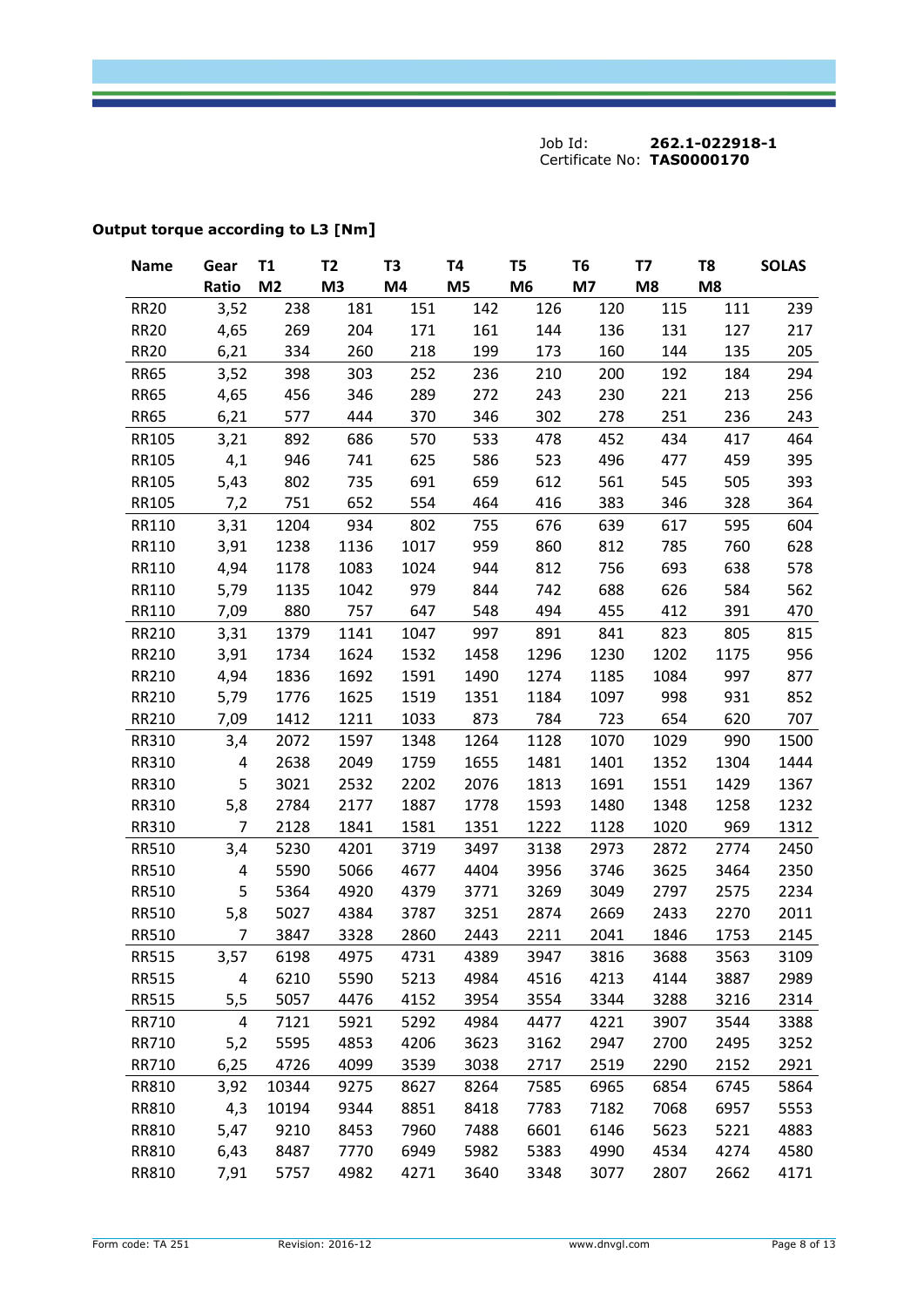| <b>Name</b> | Gear  | T1                                                                  | T <sub>2</sub> | T <sub>3</sub> | T4             | T5             | T <sub>6</sub> | Т7    | T <sub>8</sub> | <b>SOLAS</b> |
|-------------|-------|---------------------------------------------------------------------|----------------|----------------|----------------|----------------|----------------|-------|----------------|--------------|
|             | Ratio | M <sub>2</sub>                                                      | M <sub>3</sub> | M4             | M <sub>5</sub> | M <sub>6</sub> | M7             | M8    | M <sub>8</sub> |              |
| RR810       | 8,6   | 5014                                                                | 4334           | 3708           | 3154           | 2934           | 2689           | 2467  | 2339           | 3382         |
| RR1010      | 4     | 16184                                                               | 14814          | 14097          | 13366          | 12327          | 11484          | 11313 | 10362          | 8869         |
| RR1010      | 5     | 15355                                                               | 14064          | 13269          | 11559          | 10095          | 9425           | 8660  | 7978           | 8471         |
| RR1010      | 5,8   | 15066                                                               | 13718          | 12133          | 10484          | 9340           | 8688           | 7936  | 7408           | 7604         |
| RR1010      | 7     | 10656                                                               | 9265           | 7996           | 6870           | 6248           | 5776           | 5228  | 4971           | 7449         |
| RR1700      | 3,9   | 27029                                                               | 22176          | 19955          | 18769          | 16874          | 15998          | 15476 | 14969          | 14226        |
| RR1700      | 4,41  | 24395                                                               | 19988          | 17964          | 16893          | 15186          | 14398          | 13925 | 13465          | 12922        |
| RR1700      | 5,14  | 25827                                                               | 22760          | 19983          | 17497          | 15561          | 14526          | 13357 | 12361          | 14018        |
| RR1700      | 6,27  | 20199                                                               | 17696          | 15414          | 13385          | 12103          | 11240          | 10248 | 9642           | 10829        |
| RR2100      | 4,22  | 30666                                                               | 25420          | 24198          | 22455          | 20222          | 19589          | 18720 | 17369          | 14496        |
| RR2500      | 4     | 36912                                                               | 33876          | 32345          | 29852          | 26572          | 24841          | 22886 | 21139          | 19949        |
| RR2500      | 4,71  | 27909                                                               | 25240          | 23505          | 22542          | 20783          | 18982          | 18102 | 16963          | 17685        |
| RR2500      | 5,85  | 26619                                                               | 23413          | 20524          | 17957          | 16671          | 15432          | 14068 | 13418          | 17163        |
| RR3200      | 4     | 45186                                                               | 41449          | 39564          | 36778          | 32815          | 30687          | 28286 | 26134          | 25339        |
| RR3200      | 4,71  | 41762                                                               | 36888          | 32470          | 28533          | 25923          | 24146          | 22129 | 20740          | 23840        |
| RR3200      | 5,85  | 30872                                                               | 27182          | 23860          | 20907          | 19427          | 17989          | 16403 | 15650          | 22586        |
| RR4000      | 4,17  | 60852                                                               | 55369          | 52264          | 49808          | 45833          | 42379          | 41764 | 39262          | 32409        |
| RR4000      | 4,65  | 56644                                                               | 52085          | 49437          | 46981          | 42061          | 39381          | 36372 | 33418          | 31264        |
| RR4000      | 5,29  | 56091                                                               | 51128          | 46652          | 41035          | 36815          | 34371          | 31614 | 29346          | 30862        |
| RR4000      | 6,21  | 47276                                                               | 41716          | 36679          | 32191          | 29355          | 27304          | 24977 | 23501          | 27219        |
| RR5200      | 4,17  | 64909                                                               | 59060          | 55748          | 53129          | 48888          | 45204          | 44305 | 41096          | 33824        |
| RR5200      | 4,84  | 62112                                                               | 56447          | 50899          | 44770          | 40843          | 38019          | 34820 | 32724          | 32060        |
| RR5200      | 5,87  | 49413                                                               | 43545          | 38263          | 33566          | 31218          | 28907          | 26373 | 25164          | 31023        |
| RR6500      | 4,17  | 82796                                                               | 75696          | 71819          | 68238          | 62921          | 58397          | 57545 | 53797          | 45900        |
| RR6500      | 4,84  | 69751                                                               | 63810          | 60193          | 57392          | 53063          | 48851          | 48134 | 45574          | 39854        |
| RR6500      | 5,87  | 65109                                                               | 59679          | 54809          | 48144          | 44813          | 41506          | 37877 | 36150          | 36240        |
| RR8000      | 4,17  | 97983                                                               | 89343          | 84521          | 80441          | 74090          | 68616          | 67613 | 66624          | 58562        |
| RR8000      | 4,65  | 95729                                                               | 87967          | 83432          | 79319          | 73462          | 67908          | 66919 | 61522          | 53024        |
| RR8000      | 5,29  | 89382                                                               | 81421          | 76140          | 72917          | 67441          | 61593          | 57987 | 53845          | 53050        |
| RR8000      | 6,21  | 85824                                                               | 76499          | 67373          | 59239          | 54108          | 50338          | 46073 | 43358          | 45555        |
| RR10000     |       | 4,17 104515                                                         | 95299          | 90156          | 85804          | 79029          | 73191          | 72121 | 71066          | 62466        |
| RR10000     | 4,84  | 98601                                                               | 89970          | 84603          | 80800          | 74643          | 68560          | 67558 | 65589          | 57932        |
| RR10000     | 5,87  | 92247                                                               | 84127          | 74908          | 65877          | 61365          | 56850          | 51891 | 49537          | 53951        |
| RR15000     |       | 4,17 162244 148301 140699 133698 123253 114382 112730 111099        |                |                |                |                |                |       |                | 96000        |
| RR15000     |       | 4,84 152073 139183 131401 125253 115794 106660 104361               |                |                |                |                |                |       | 98130          | 88012        |
| RR15000     |       | 5,87 141883 130088 117633 103751                                    |                |                |                | 96832          | 89771          | 81977 | 78319          | 80090        |
| RR20000     |       | 4,17 234011 213782 202729 192706 177589 164745 162380 160046        |                |                |                |                |                |       |                | 140123       |
| RR20000     |       | 4,84 219322 200572 189196 180439 166749 153494 151288 144140 128704 |                |                |                |                |                |       |                |              |
| RR20000     |       | 5,87 203766 186684 171360 151456 141534 131270 119923 114625 116587 |                |                |                |                |                |       |                |              |
| RR25000     |       | 4,17 327265 299399 284092 269961 248819 230923 227625 224374 196507 |                |                |                |                |                |       |                |              |
| RR25000     |       | 4,84 304035 278339 262751 250502 231519 213230 210184 198136        |                |                |                |                |                |       |                | 178709       |
| RR25000     |       | 5,87 281608 258165 235226 208246 194791 180724 165160 157917        |                |                |                |                |                |       |                | 161276       |
| RR40000     |       | 4,17 470577 430664 409159 388874 358435 332723 327991 323325 283616 |                |                |                |                |                |       |                |              |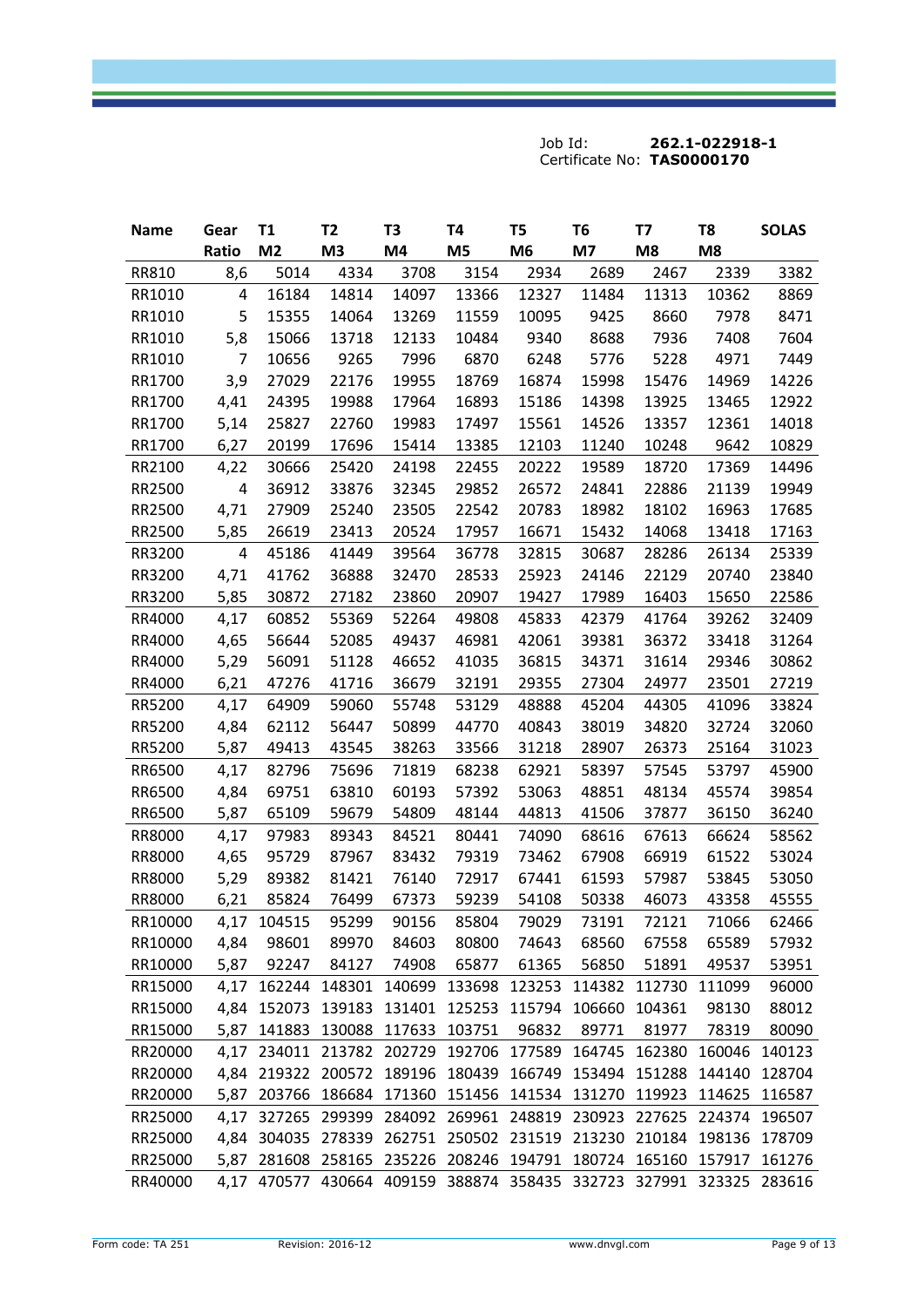| <b>Name</b> | Gear  | Τ1             | T <sub>2</sub> | T3     | Т4     | T5     | T6     | <b>T7</b> | T8     | <b>SOLAS</b> |
|-------------|-------|----------------|----------------|--------|--------|--------|--------|-----------|--------|--------------|
|             | Ratio | M <sub>2</sub> | M3             | M4     | M5     | M6     | M7     | M8        | M8     |              |
| RR40000     | 4,84  | 442866         | 405754         | 383510 | 365633 | 337928 | 311306 | 305748    | 287671 | 261437       |
| RR40000     | 5,87  | 406039         | 372593         | 340830 | 302142 | 282867 | 262516 | 239995    | 229536 | 234018       |
| RR55000     | 4,17  | 677809         | 619378         | 586971 | 558295 | 514222 | 476706 | 469903    | 463195 | 412709       |
| RR55000     | 4,84  | 644150         | 588393         | 554203 | 528988 | 488628 | 449299 | 441515    | 415442 | 383680       |
| RR55000     | 5,87  | 594773         | 544187         | 491823 | 436060 | 408091 | 378638 | 346241    | 331024 | 345503       |
| A60         | 2,29  | 902            | 833            | 785    | 751    | 700    | 647    | 629       | 620    | 450          |
| A60         | 3,22  | 829            | 766            | 731    | 658    | 594    | 536    | 492       | 460    | 413          |
| A60         | 5,89  | 401            | 374            | 337    | 304    | 274    | 250    | 235       | 217    | 200          |
| A220        | 2,69  | 2767           | 2556           | 2434   | 2310   | 2146   | 1986   | 1925      | 1848   | 1379         |
| A220        | 3,15  | 2404           | 2220           | 2133   | 2010   | 1864   | 1751   | 1706      | 1637   | 1198         |
| A220        | 4     | 2025           | 1891           | 1816   | 1696   | 1571   | 1509   | 1488      | 1435   | 1009         |
| A620        | 2,73  | 7757           | 7165           | 6829   | 6477   | 6016   | 5575   | 5444      | 5225   | 3867         |
| A620        | 3,3   | 7043           | 6506           | 6265   | 5893   | 5463   | 5154   | 4845      | 4531   | 3511         |
| A620        | 3,89  | 6740           | 6280           | 6039   | 5500   | 4966   | 4477   | 4158      | 3879   | 3361         |
| A820        | 2,77  | 11300          | 10438          | 9957   | 9437   | 8763   | 8133   | 7880      | 7563   | 5633         |
| A820        | 3,17  | 9115           | 8420           | 8091   | 7624   | 7070   | 6644   | 6475      | 6214   | 4544         |
| A820        | 4,09  | 6736           | 6299           | 6046   | 5642   | 5225   | 5030   | 4946      | 4747   | 3358         |
| A1000       | 2,46  | 23339          | 21559          | 20416  | 19451  | 18098  | 16738  | 16383     | 16157  | 11636        |
| A1000       | 3,17  | 16924          | 15633          | 15024  | 14156  | 13127  | 12336  | 12022     | 11539  | 8437         |
| A1000       | 3,82  | 13761          | 12804          | 12320  | 11524  | 10674  | 10209  | 10038     | 9634   | 6860         |

# **Output torque according to L4 [Nm]**

| <b>Name</b> | Gear  | Τ1             | T <sub>2</sub> | T3             | T4   | T5   | T6   | T7   | T8   | <b>SOLAS</b> |
|-------------|-------|----------------|----------------|----------------|------|------|------|------|------|--------------|
|             | Ratio | M <sub>3</sub> | M4             | M <sub>5</sub> | M6   | M7   | M8   | M8   | M8   |              |
| <b>RR20</b> | 3,52  | 177            | 136            | 126            | 120  | 116  | 111  | 107  | 103  | 239          |
| <b>RR20</b> | 4,65  | 200            | 154            | 144            | 137  | 132  | 127  | 123  | 118  | 217          |
| <b>RR20</b> | 6,21  | 253            | 196            | 182            | 157  | 145  | 136  | 129  | 122  | 205          |
| <b>RR65</b> | 3,52  | 297            | 227            | 211            | 200  | 193  | 185  | 178  | 171  | 294          |
| <b>RR65</b> | 4,65  | 338            | 261            | 243            | 231  | 222  | 214  | 206  | 198  | 256          |
| <b>RR65</b> | 6,21  | 434            | 334            | 310            | 274  | 253  | 237  | 224  | 212  | 243          |
| RR105       | 3,21  | 670            | 514            | 476            | 453  | 436  | 419  | 404  | 389  | 464          |
| RR105       | 4,1   | 721            | 563            | 523            | 497  | 479  | 460  | 442  | 425  | 395          |
| RR105       | 5,43  | 692            | 634            | 607            | 576  | 545  | 508  | 481  | 455  | 393          |
| RR105       | 7,2   | 624            | 526            | 441            | 378  | 348  | 330  | 312  | 296  | 364          |
| RR110       | 3,31  | 904            | 722            | 675            | 641  | 619  | 598  | 577  | 556  | 604          |
| RR110       | 3,91  | 1069           | 916            | 859            | 815  | 789  | 764  | 738  | 714  | 628          |
| RR110       | 4,94  | 1020           | 937            | 892            | 762  | 689  | 641  | 609  | 579  | 578          |
| RR110       | 5,79  | 980            | 899            | 798            | 679  | 627  | 587  | 558  | 529  | 562          |
| RR110       | 7,09  | 721            | 613            | 519            | 450  | 414  | 393  | 372  | 354  | 470          |
| RR210       | 3,31  | 1082           | 941            | 896            | 847  | 828  | 811  | 793  | 776  | 815          |
| RR210       | 3,91  | 1528           | 1377           | 1310           | 1238 | 1209 | 1181 | 1153 | 1119 | 956          |
| RR210       | 4,94  | 1592           | 1458           | 1398           | 1198 | 1080 | 1003 | 951  | 902  | 877          |
| RR210       | 5,79  | 1529           | 1397           | 1278           | 1084 | 999  | 936  | 887  | 841  | 852          |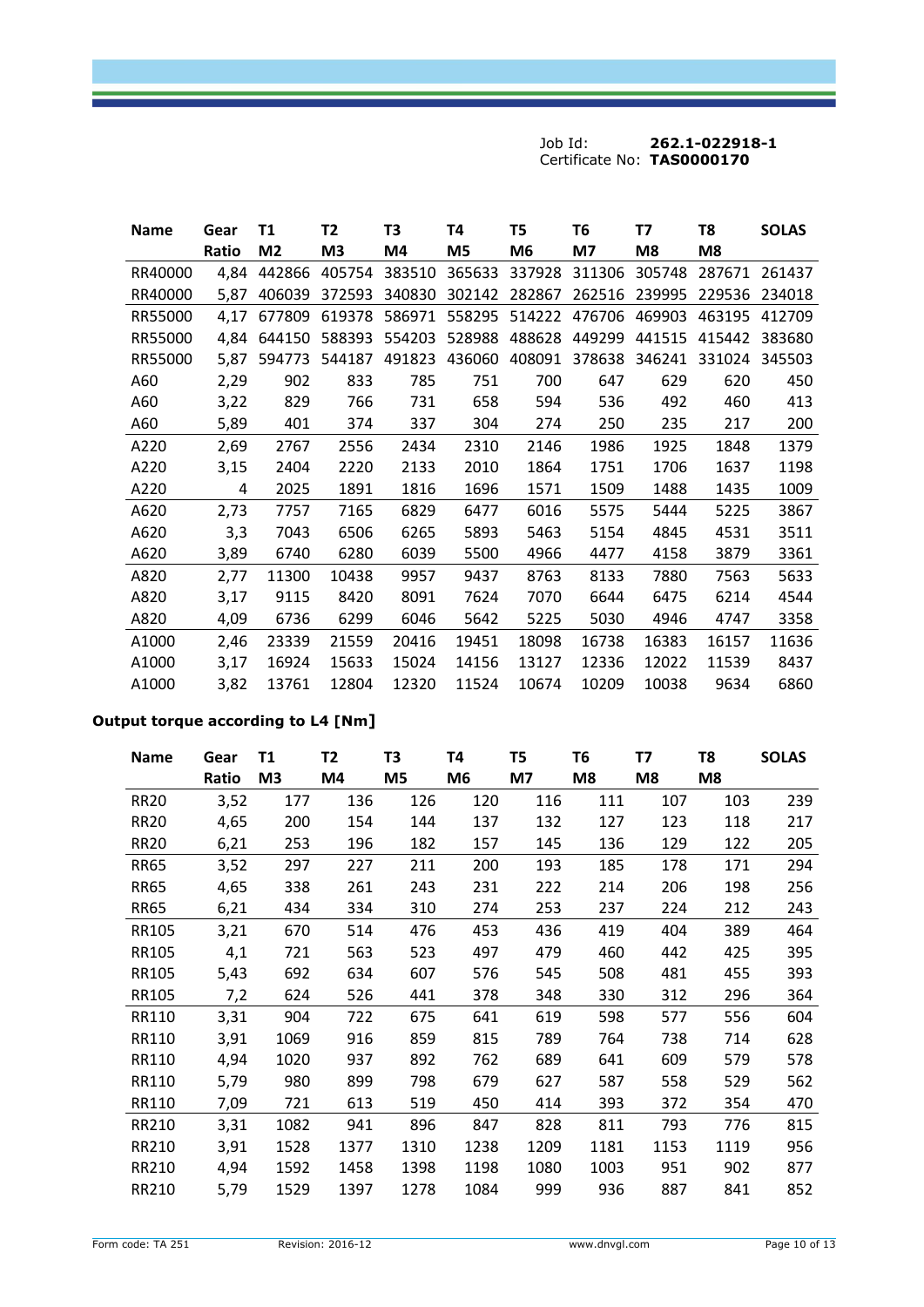| <b>Name</b>  | Gear           | T1    | T <sub>2</sub> | T3             | T4             | T <sub>5</sub> | T <sub>6</sub> | T7    | T8    | <b>SOLAS</b> |
|--------------|----------------|-------|----------------|----------------|----------------|----------------|----------------|-------|-------|--------------|
|              | Ratio          | M3    | M4             | M <sub>5</sub> | M <sub>6</sub> | M7             | M8             | M8    | M8    |              |
| RR210        | 7,09           | 1155  | 980            | 827            | 714            | 657            | 623            | 591   | 561   | 707          |
| RR310        | 3,4            | 1555  | 1215           | 1129           | 1073           | 1033           | 993            | 954   | 917   | 1501         |
| RR310        | 4              | 1983  | 1585           | 1480           | 1406           | 1358           | 1310           | 1263  | 1217  | 1444         |
| RR310        | 5              | 2440  | 1984           | 1858           | 1695           | 1542           | 1435           | 1366  | 1299  | 1367         |
| RR310        | 5,8            | 2100  | 1700           | 1591           | 1456           | 1348           | 1264           | 1202  | 1142  | 1232         |
| RR310        | 7              | 1748  | 1496           | 1276           | 1113           | 1027           | 974            | 924   | 877   | 1312         |
| RR510        | 3,4            | 4022  | 3354           | 3138           | 2984           | 2885           | 2787           | 2691  | 2597  | 2450         |
| RR510        | 4              | 4762  | 4217           | 3956           | 3761           | 3642           | 3489           | 3309  | 3151  | 2350         |
| <b>RR510</b> | 5              | 4629  | 4140           | 3561           | 3055           | 2779           | 2587           | 2462  | 2342  | 2234         |
| <b>RR510</b> | 5,8            | 4164  | 3581           | 3071           | 2626           | 2433           | 2281           | 2168  | 2060  | 2011         |
| RR510        | $\overline{7}$ | 3160  | 2705           | 2309           | 2013           | 1859           | 1762           | 1672  | 1586  | 2145         |
| <b>RR515</b> | 3,57           | 4755  | 4262           | 3963           | 3830           | 3704           | 3580           | 3457  | 3338  | 3109         |
| <b>RR515</b> | 4              | 5254  | 4722           | 4536           | 4271           | 4169           | 3904           | 3718  | 3541  | 2989         |
| <b>RR515</b> | 5,5            | 4264  | 3818           | 3569           | 3432           | 3308           | 3232           | 3124  | 3019  | 2314         |
| RR710        | 4              | 5652  | 4771           | 4477           | 4255           | 3847           | 3567           | 3384  | 3225  | 3387         |
| RR710        | 5,2            | 4611  | 3976           | 3421           | 2936           | 2686           | 2506           | 2385  | 2268  | 3252         |
| RR710        | 6,25           | 3889  | 3345           | 2870           | 2475           | 2296           | 2163           | 2056  | 1953  | 2921         |
| RR810        | 3,92           | 8716  | 7805           | 7531           | 7058           | 6895           | 6786           | 6678  | 6571  | 5864         |
| RR810        | 4,3            | 8789  | 8050           | 7760           | 7323           | 7110           | 6999           | 6887  | 6564  | 5553         |
| RR810        | 5,47           | 7953  | 7295           | 7000           | 6078           | 5604           | 5244           | 4992  | 4751  | 4883         |
| RR810        | 6,43           | 7308  | 6564           | 5645           | 4904           | 4550           | 4294           | 4084  | 3883  | 4579         |
| RR810        | 7,91           | 4726  | 4041           | 3442           | 3050           | 2821           | 2677           | 2537  | 2404  | 4171         |
| RR810        | 8,6            | 4111  | 3509           | 2983           | 2671           | 2479           | 2352           | 2229  | 2111  | 3382         |
| RR1010       | 4              | 13931 | 12787          | 12374          | 11639          | 11233          | 10426          | 9894  | 9435  | 8868         |
| RR1010       | 5              | 13227 | 12109          | 10903          | 9412           | 8596           | 8012           | 7635  | 7273  | 8471         |
| RR1010       | 5,8            | 12894 | 11454          | 9891           | 8523           | 7925           | 7441           | 7086  | 6747  | 7604         |
| RR1010       | $\overline{7}$ | 8775  | 7554           | 6486           | 5692           | 5266           | 4995           | 4748  | 4511  | 7450         |
| RR1700       | 3,9            | 21121 | 18006          | 16886          | 16061          | 15548          | 15043          | 14546 | 14061 | 14223        |
| RR1700       | 4,41           | 19043 | 16211          | 15196          | 14454          | 13989          | 13531          | 13080 | 12640 | 12921        |
| RR1700       | 5,14           | 21482 | 18824          | 16474          | 14398          | 13278          | 12413          | 11839 | 11289 | 14018        |
| RR1700       | 6,27           | 16720 | 14535          | 12614          | 11032          | 10264          | 9683           | 9225  | 8786  | 10829        |
| RR2100       | 4,22           | 24002 | 21821          | 20313          | 19670          | 18619          | 17439          | 16647 | 15888 | 14497        |
| RR2500       | 4              | 31866 | 29378          | 28087          | 24643          | 22715          | 21224          | 20265 | 19346 | 19949        |
| RR2500       | 4,71           | 23714 | 21435          | 20587          | 19361          | 18081          | 17031          | 16255 | 15510 | 17686        |
| RR2500       | 5,85           | 22063 | 19325          | 16905          | 15218          | 14128          | 13474          | 12849 | 12250 | 17163        |
| RR3200       | 4              | 38986 | 35922          | 34596          | 30414          | 28071          | 26238          | 25064 | 23938 | 25338        |
| RR3200       | 4,71           | 34759 | 30562          | 26846          | 23656          | 22100          | 20823          | 19880 | 18977 | 23840        |
| RR3200       | 5,85           | 25608 | 22462          | 19678          | 17738          | 16475          | 15715          | 14991 | 14297 | 22585        |
| RR4000       | 4,17           | 52035 | 47328          | 45810          | 43111          | 41997          | 39531          | 37662 | 35982 | 32410        |
| RR4000       | 4,65           | 49011 | 45050          | 43511          | 39331          | 36014          | 33551          | 32044 | 30599 | 31264        |
| RR4000       | 5,29           | 48056 | 43786          | 38606          | 33902          | 31448          | 29464          | 28128 | 26847 | 30864        |
| RR4000       | 6,21           | 39312 | 34529          | 30293          | 26791          | 24992          | 23597          | 22516 | 21481 | 27220        |
| RR5200       | 4,17           | 55504 | 50483          | 48864          | 45985          | 44036          | 41258          | 39420 | 37659 | 33824        |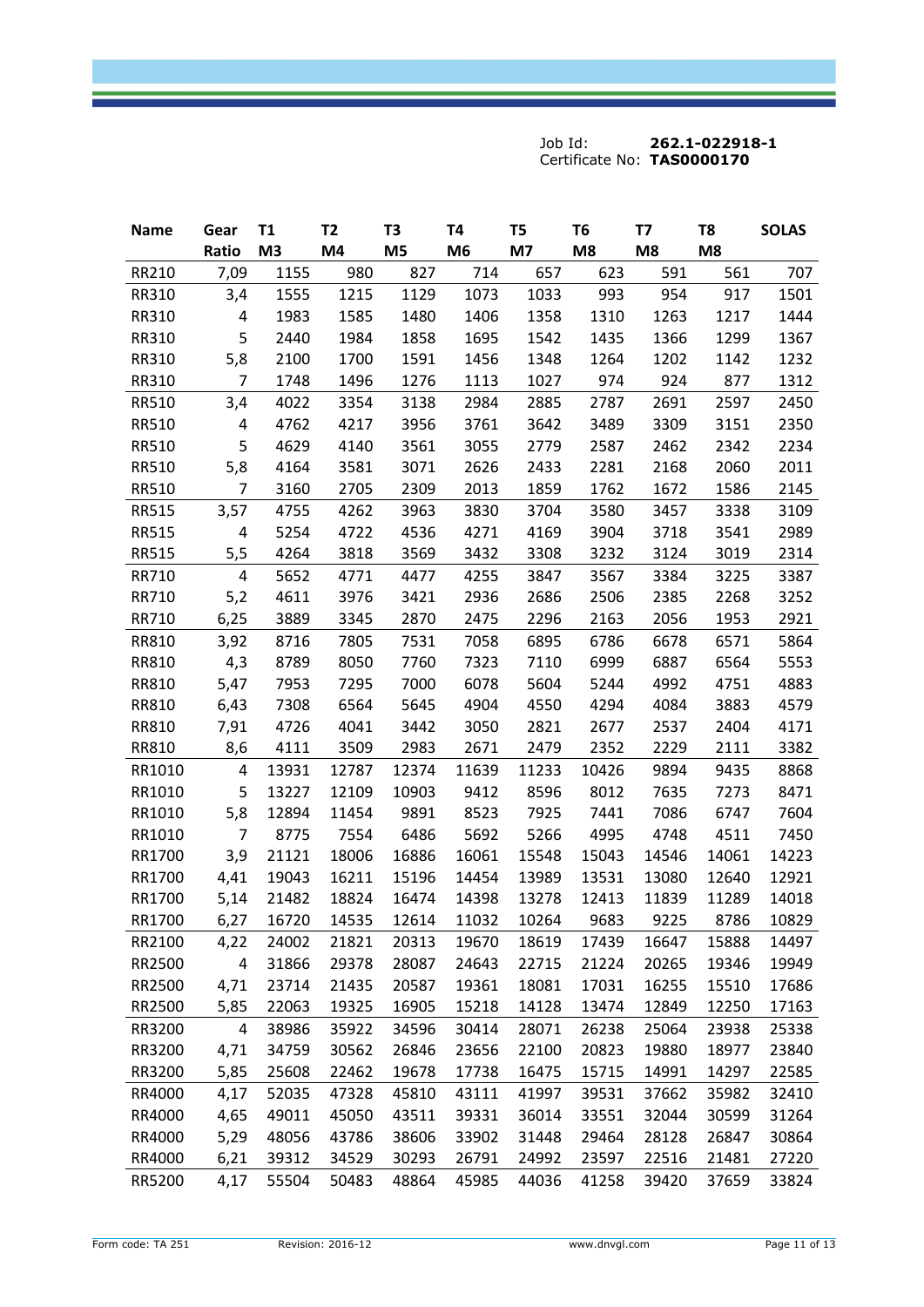| <b>Name</b> | Gear  | T1     | T <sub>2</sub> | T3                                        | T4             | T5                   | T <sub>6</sub>       | T7     | T8            | <b>SOLAS</b> |
|-------------|-------|--------|----------------|-------------------------------------------|----------------|----------------------|----------------------|--------|---------------|--------------|
|             | Ratio | M3     | M4             | M <sub>5</sub>                            | M <sub>6</sub> | M7                   | M8                   | M8     | M8            |              |
| RR5200      | 4,84  | 53044  | 47901          | 42118                                     | 37282          | 34813                | 32856                | 31368  | 29942         | 32060        |
| RR5200      | 5,87  | 41016  | 36016          | 31588                                     | 28510          | 26483                | 25267                | 24104  | 22989         | 31026        |
| RR6500      | 4,17  | 71171  | 65060          | 63037                                     | 59366          | 57652                | 54010                | 51589  | 49269         | 45897        |
| RR6500      | 4,84  | 60002  | 54867          | 52872                                     | 50013          | 48405                | 45756                | 43690  | 41709         | 39856        |
| RR6500      | 5,87  | 56130  | 51426          | 45300                                     | 40933          | 38040                | 36297                | 34636  | 33044         | 36240        |
| RR8000      | 4,17  | 83980  | 76542          | 74121                                     | 69778          | 67993                | 67010                | 66029  | 65061         | 58561        |
| RR8000      | 4,65  | 82766  | 76028          | 73409                                     | 69466          | 66277                | 61765                | 59001  | 56353         | 53019        |
| RR8000      | 5,29  | 76527  | 69680          | 66823                                     | 62129          | 57684                | 54059                | 51620  | 49282         | 53049        |
| RR8000      | 6,21  | 72065  | 63409          | 55734                                     | 49394          | 46097                | 43533                | 41551  | 39651         | 45558        |
| RR10000     | 4,17  | 89579  | 81645          | 79062                                     | 74430          | 72526                | 71477                | 70431  | 69399         | 62465        |
| RR10000     | 4,84  | 84575  | 77139          | 74260                                     | 70231          | 67937                | 65849                | 62898  | 60070         | 57933        |
| RR10000     | 5,87  | 79078  | 70486          | 61977                                     | 56061          | 52119                | 49737                | 47473  | 45303         | 53947        |
| RR15000     | 4,17  | 139428 | 127432         | 123493                                    | 116293         |                      | 113356 111736 110119 |        | 106139        | 95993        |
| RR15000     | 4,84  | 130875 | 119742         | 115449                                    | 109207         | 104306               | 98513                | 94149  | 89966         | 88011        |
| RR15000     | 5,87  | 122352 | 110648         | 97576                                     | 88498          | 82366                | 78628                | 75111  | 71740         | 80090        |
| RR20000     | 4,17  | 200975 | 183552         | 177913                                    | 167519         | 163279               | 160960               | 158647 | 155223        | 140118       |
| RR20000     | 4,84  | 188578 | 172406         | 166195                                    | 157199         | 152127               | 144698               | 138344 | 132255        | 128704       |
| RR20000     | 5,87  | 175559 | 160796         | 142408                                    | 129397         | 120516               | 115072               | 109976 | 105092        | 116587       |
| RR25000     | 4,17  | 281470 |                | 257259 249367                             | 234809         |                      | 228882 225650        | 222426 | 213677        | 196498       |
| RR25000     | 4,84  | 261706 |                | 239401 230858                             | 218367         | 210477               | 198898               |        | 190221 181904 | 178707       |
| RR25000     | 5,87  | 242795 | 221168         | 195774                                    | 178141         | 166003               | 158529               | 151561 | 144882        | 161276       |
| RR40000     | 4,17  | 405218 | 370651         | 359296                                    | 338324         | 329796               | 325158               | 320531 | 308811        | 283604       |
| RR40000     | 4,84  |        | 381828 349450  | 337041                                    | 318807         | 305519               | 288774               | 276248 | 264242        | 261435       |
| RR40000     | 5,87  | 350578 | 320351         | 284007                                    | 258763         | 241250               | 230420               | 220360 | 210719        | 234018       |
| RR55000     | 4,17  | 582347 | 531368         | 514992 484822 472494 465828 459174 451027 |                |                      |                      |        |               | 412702       |
| RR55000     | 4,84  | 553123 | 505074         | 486667                                    |                | 460281 441272 417044 |                      | 398815 | 381343        | 383665       |
| RR55000     | 5,87  | 511667 | 462386         | 409904                                    |                | 373366 347983        | 332308               | 317670 | 303642        | 345519       |
| A60         | 2,29  | 785    | 725            | 693                                       | 662            | 632                  | 624                  | 615    | 583           | 450          |
| A60         | 3,22  | 721    | 672            | 618                                       | 557            | 503                  | 453                  | 424    | 399           | 413          |
| A60         | 5,89  | 349    | 317            | 285                                       | 257            | 232                  | 216                  | 203    | 194           | 200          |
| A220        | 2,69  | 2407   | 2223           | 2148                                      | 2037           | 1965                 | 1858                 | 1833   | 1807          | 1379         |
| A220        | 3,15  | 2091   | 1946           | 1882                                      | 1773           | 1736                 | 1647                 | 1624   | 1601          | 1198         |
| A220        | 4     | 1761   | 1669           | 1602                                      | 1516           | 1496                 | 1443                 | 1389   | 1317          | 1009         |
| A620        | 2,73  | 6747   | 6233           | 6026                                      | 5713           | 5528                 | 5254                 | 5098   | 4769          | 3867         |
| A620        | 3,3   | 6126   | 5722           | 5529                                      | 5198           | 4942                 | 4456                 | 4178   | 3933          | 3511         |
| A620        | 3,89  | 5863   | 5543           | 5168                                      | 4653           | 4200                 | 3819                 | 3582   | 3392          | 3360         |
| A820        | 2,77  | 9829   | 9079           | 8787                                      | 8324           | 8041                 | 7605                 | 7500   | 7290          | 5633         |
| A820        | 3,17  | 7928   | 7381           | 7140                                      | 6724           | 6587                 | 6249                 | 6163   | 5860          | 4544         |
| A820        | 4,09  | 5859   | 5560           | 5334                                      | 5055           | 4987                 | 4682                 | 4389   | 4164          | 3358         |
| A1000       | 2,46  | 20301  | 18753          | 18018                                     | 17157          | 16471                | 16247                | 16023  | 15455         | 11636        |
| A1000       | 3,17  | 14721  | 13705          | 13257                                     | 12485          | 12231                | 11603                | 11443  | 11074         | 8437         |
| A1000       | 3,82  | 11970  | 11301          | 10870                                     | 10261          | 10122                | 9688                 | 9141   | 8650          | 6860         |